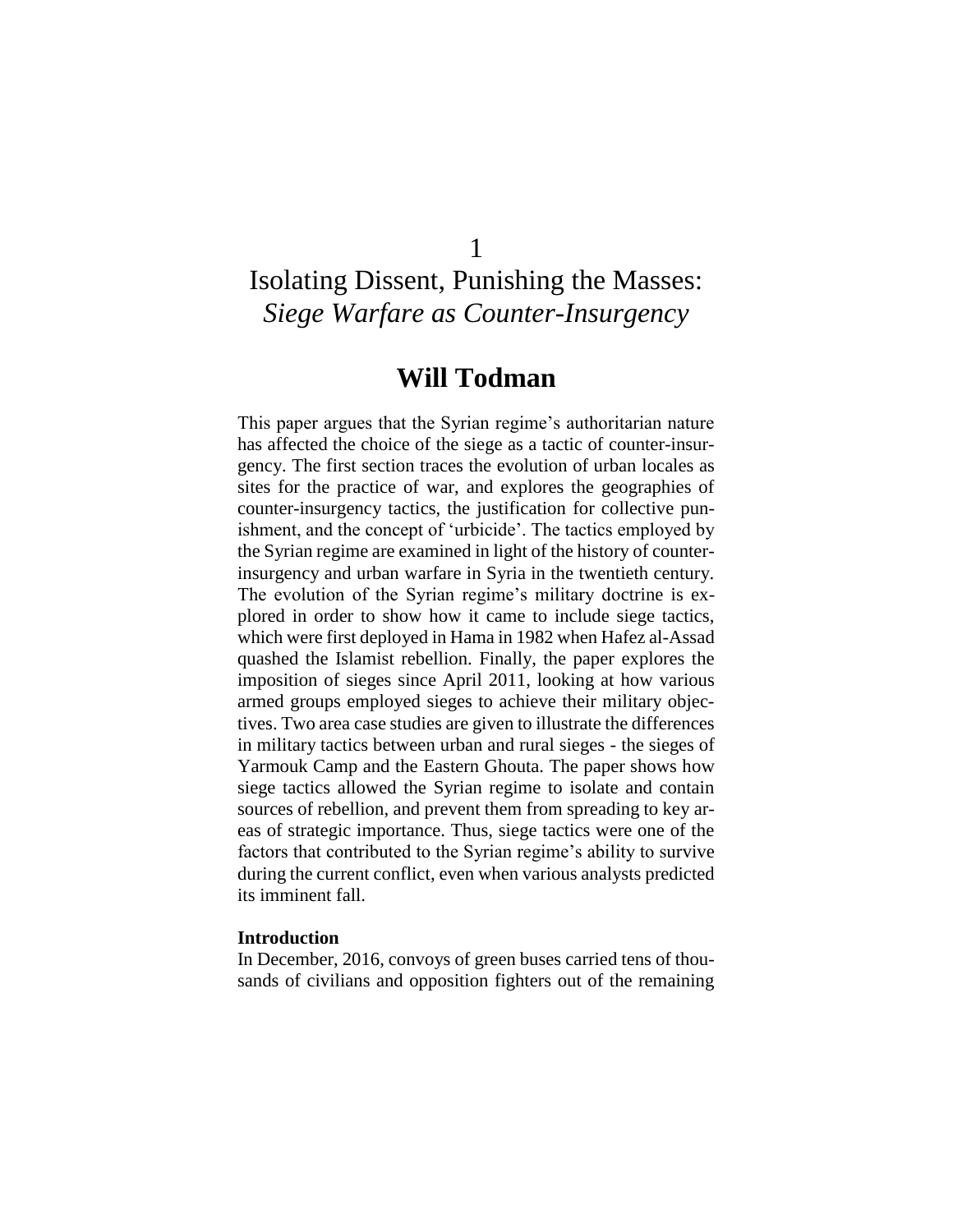rebel-held areas of Aleppo. The regime's brutal campaign to retake Aleppo mirrored the tactics it used two years earlier to recapture the city of Homs, once considered the capital of the Syrian revolution. In both instances, suffocating sieges forced the opposition forces to submit.

A siege is enforced by erecting checkpoints at strategic access points to a target area, thereby taking control of the area's supply-lines. Its primary aim is to force a restive population into submission by cutting off its access to food and other goods indispensable to its survival.

On April 25, 2011, the Syrian Arab Army (SAA) deployed its first siege in the current conflict. After seven weeks of unrest, the SAA surrounded and laid siege to the southern city of Dera'a as part of a ten-day military operation that would leave over 500 Syrians dead, and  $2,500$  detained.<sup>1</sup> Following this initial use of siege tactics, the regime then began imposing longer-term partial sieges in rural Damascus in 2012, limiting the entry and exit of civilians and goods. The first instance of opposition forces besieging a pro-government area came in July 2012 when fighters from the Free Syrian Army (FSA) surrounded Nubul and Zahraa, two Alawi-majority towns in rural Aleppo. In the spring of 2013, the regime intensified its sieges in rural Damascus, preventing all goods from reaching many areas, and subjecting the besieged populations to aerial bombardment and shelling.<sup>2</sup>

In November 2016, the U.N. Under-Secretary-General for Humanitarian Affairs and Emergency Relief Coordinator, Stephen O'Brien, estimated that 974,080 people were living under siege in Syria, nearly doubling the estimate from six months earlier.<sup>3</sup> This revised figure brought the estimate closer to that of the monitoring group, Siege Watch, which has long argued that over a million Syrians live under siege.<sup>4</sup> Opposition armed groups, and the Islamic State in Iraq and Syria (ISIS), impose sieges that trap many thousands of Syrians. The vast majority, however, live under siege of the regime.

This paper will examine why the Syrian regime adopted sieges by exploring the urbanisation of modern warfare and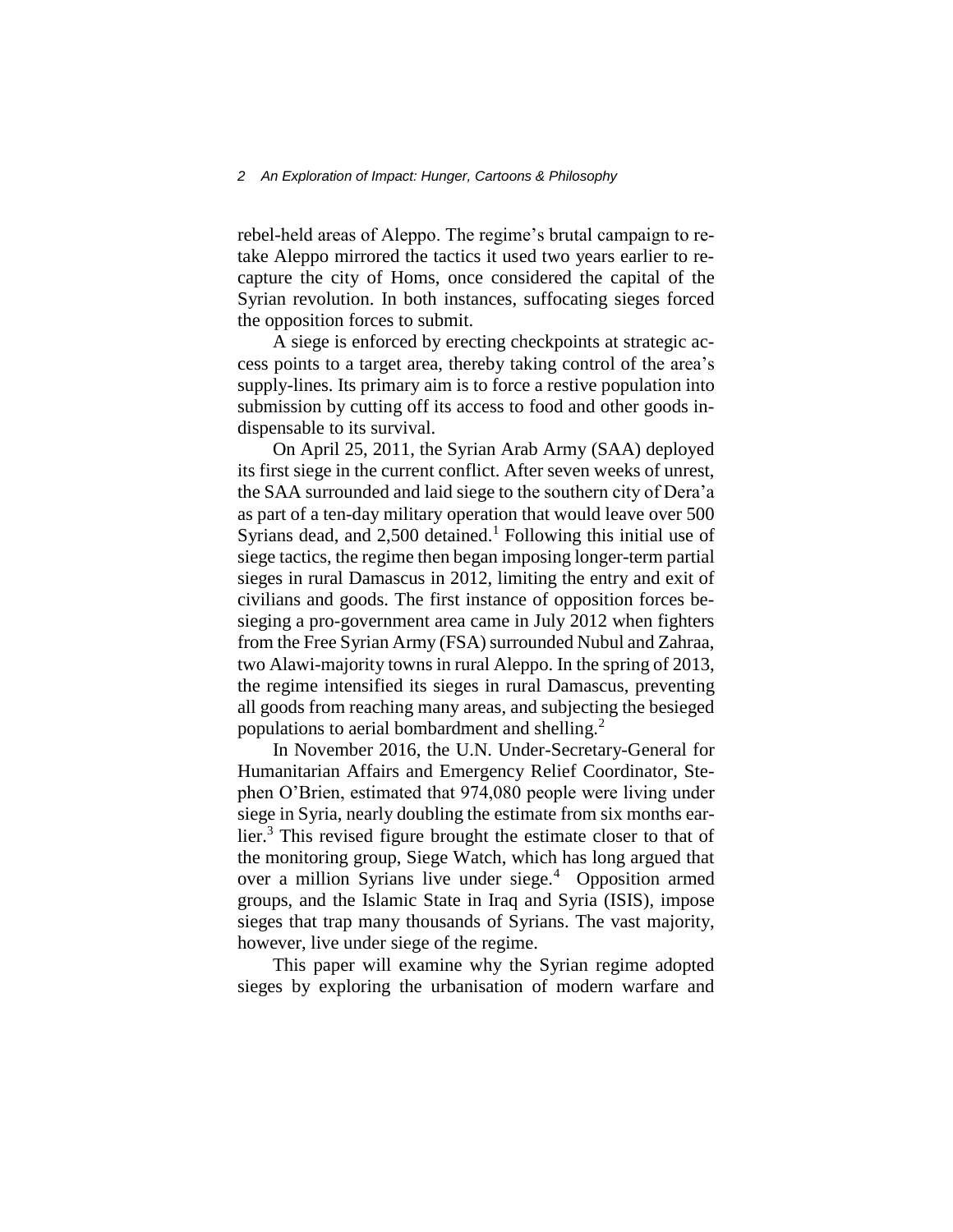counter-insurgency. Beyond the relevant academic literature, the research draws upon interviews with 21 diplomatic and humanitarian officials, as well as survey responses completed by 16 inhabitants of various besieged areas in Syria, collected from Beirut during the summer of 2015. The identities and affiliations of these individuals are not included to ensure their confidentiality and safety.

Arguing that Syria's status as an authoritarian state affects the choice of counter-insurgency tactics, the first section will trace the evolution of urban locales as sites for the practice of war, and explore the geographies of counter-insurgency tactics, the justification of collective punishment, and the concept of 'urbicide'.<sup>5</sup> The second section will examine the tactics employed by the Syrian regime during the current conflict in light of the history of counter-insurgency and urban warfare in Syria in the twentieth century. The evolution of the Syrian regime's military doctrine is explored in order to show how it came to include siege tactics, first deployed in Hama in 1982 when Hafez al-Assad quashed the Islamist rebellion. The final section of the paper will explore the imposition of sieges since April 2011, looking at how armed groups employed siege warfare to achieve their military objectives. I will illustrate the differences in military tactics between urban and rural sieges by looking at the sieges of Yarmouk Camp in Damascus, and the Eastern Ghouta in rural Damascus. This paper will explain how adopting siege tactics allowed the Syrian regime to isolate and contain sources of rebellion and prevent them from spreading to key areas of strategic importance. Thus, siege tactics were one of the factors that contributed to the Syrian regime's ability to survive during the current conflict, even when various analysts predicted its imminent fall.

#### **Counter-insurgency and the changing location of war**

The Syrian regime's tactics were a crucial element of its ability to survive even as it suffered from increasing military defections, dwindling finances, and growing international condemnation. I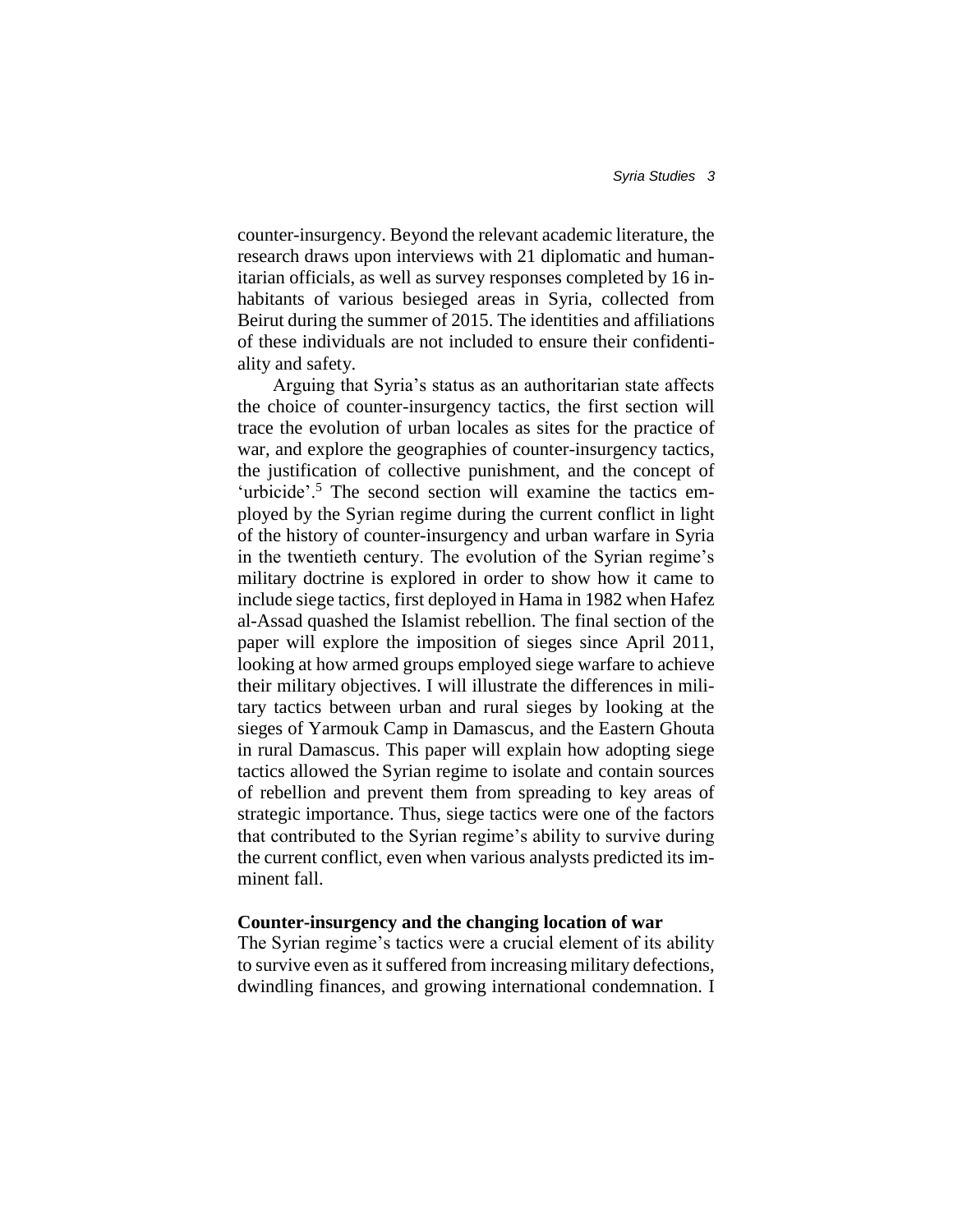#### *4 An Exploration of Impact: Hunger, Cartoons & Philosophy*

propose that the regime considered the early stages of the conflict to be a counter-insurgency, and this explains various elements of its response to the uprising, including the use of siege tactics. When sieges were first imposed on restive areas of the country, the asymmetric military capabilities of the conflicting parties, and the guerrilla tactics the rebels employed, both corroborate this point of view. An insurgency is defined in modern times as:

[A]n organized movement that aims at overthrowing the political order within a given territory, using a combination of subversion, terrorism, guerrilla warfare and propaganda.<sup>6</sup>

Counter-insurgency, then, refers to the tactics that a government or occupying power employs to put down an insurgency. Laleh Khalili provides a useful differentiation between "enemy-centric" and "population-centric" counter-insurgency tactics.<sup>7</sup> Population-centric counter-insurgency involves attempts by the government or occupying power to provide security, protection, and services to populations living in the areas wherein insurgents operate. Enemy-centric counter-insurgency, on the other hand, aims to undermine insurgents' support by imposing punitive measures on the entire population living in insurgents' zones of operation, be they militants or civilians. Examining the impact of regime type on choice of counter-insurgency tactics, David Ucko argues that authoritarian regimes are more likely to adopt brutal enemy-centric tactics in a way that "punishes the people for the insurgency and severs the bonds between the two not through politics but with force." <sup>8</sup> Authoritarian regimes are able to adopt such methods because they are not constrained by law, are uncontested by rivals, and can often control the flow of information available to their citizens through the state-owned press.<sup>9</sup> Thus, for an authoritarian regime, the focus of counterinsurgency is not on winning 'hearts and minds', but rather on "selling the threat to the broader populace, surging support for both party and state, and whipping up a chauvinistic hatred for the perfidious rebels that justifies whatever response is deemed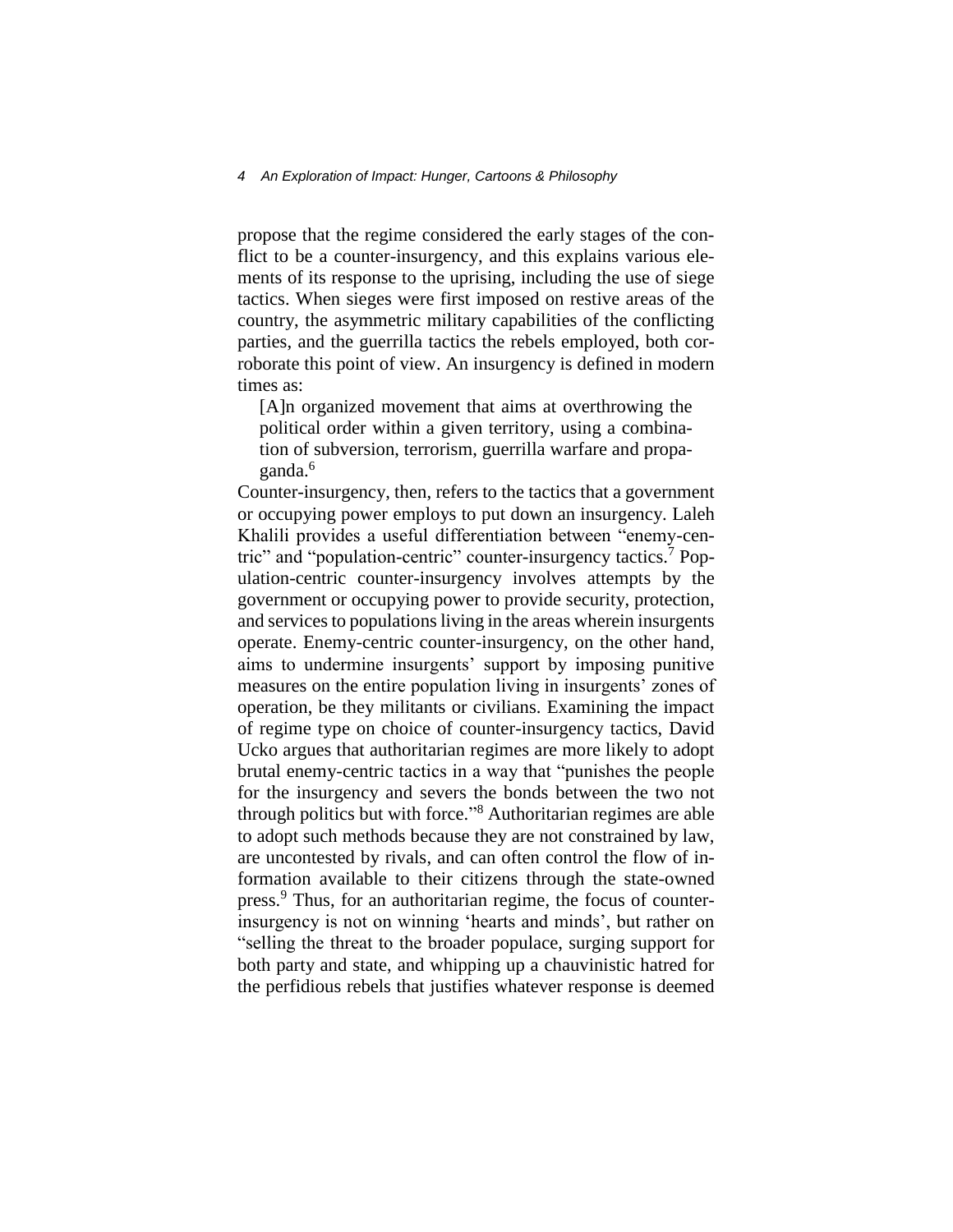necessary." <sup>10</sup> This paper will focus on these facets of enemycentric counter-insurgency tactics, which the Syrian regime has overwhelmingly favoured during the current conflict.

#### **The emergence of modern urban warfare**

The dramatic rate of global urbanisation over the last few centuries has had a profound effect on the nature and setting of warfare. Throughout history, while the city has remained the critical site of militarized power and control, the site of armed conflicts has shifted.<sup>11</sup> In pre-modern and early-modern times, cities were both the primary agents and targets of war, and great efforts were expended on sacking and capturing cities of strategic importance, often by employing sieges.<sup>12</sup> The European nationstates that emerged during the sixteenth and seventeenth centuries directed the violence, control, and repression of colonial conquest from cities, however the cities themselves were no longer the primary site of conflict. Instead, colonial expansionism transferred the site of violence to rural areas as colonial states quashed rural insurrections in order to exploit the land to sustain the cities. However, with the coming of the industrial age, cities became crucial vehicles for providing states with sufficient manpower and military technology to sustain massive wars. As a result, once again, cities became the target of stateled armed conflict, with bombing campaigns moving from the "selective destruction of key sites within cities" to "attacks on urban areas" in their entirety.<sup>13</sup>

Twentieth-century urbanisation coincided with major global developments including increasing social polarization and inequality, violent political and economic structural adjustments, the heightening salience of ethnic and fundamentalist religious identities, and the growing scarcity of many essential resources.<sup>14</sup> This rapid urbanisation brought these new tensions into the urban sphere and resulted in an "implosion of global and national politics into the urban world." <sup>15</sup> As a result, many of the conflicts arising from these tensions have occurred in urban spaces, and thus, bloody urban insurgencies have proliferated.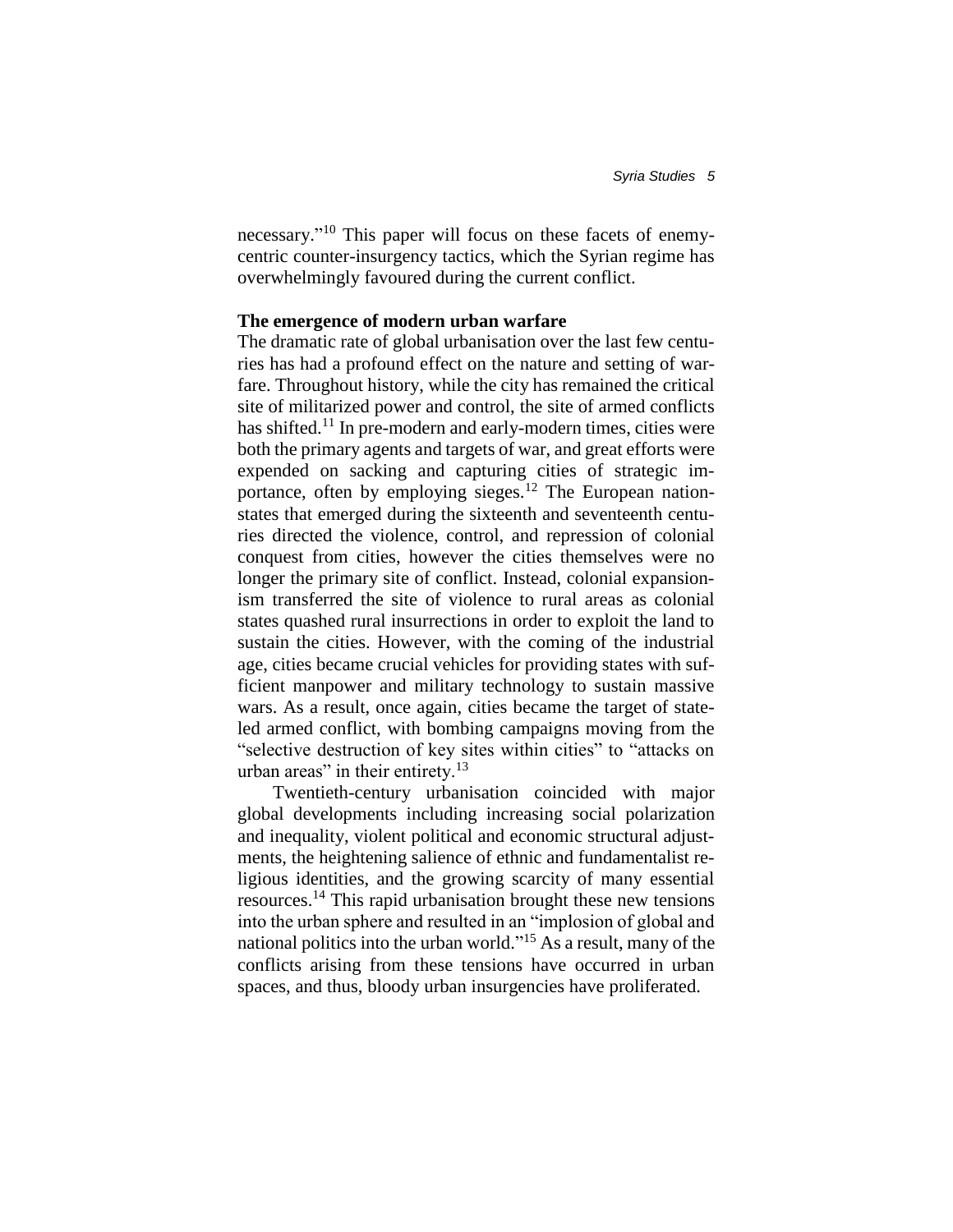#### **The geographies of counter-insurgency**

Insurgencies create new spatial possibilities for violence. Unlike the conventional warfare of the past, insurgencies are not constrained by linear movement, but rather operate indeterminably, exploiting the ability to exist in multiple spatial and temporal points in a seemingly random manner.<sup>16</sup> This unpredictability has proven an effective means of subverting a state's traditional authority, and helps explain why insurgency-tactics have arisen so frequently in recent history. To combat these new geographic vulnerabilities, counter-insurgencies often seek to reshape space as a way of re-exerting their authority.

During the French occupation of Syria, the French *Troupes du Levant* were forced to alter their military tactics in response to rebel insurgency. French forces traditionally used military column formations to march through areas and command the obedience of native populations. As the rebels exploited the new spatial opportunities insurgency-tactics afforded them, attacking the French sporadically and then swiftly retreating, the occupying forces attempted to reshape Syria's physical geography in such a way as to restore their military advantage over rebel groups.<sup>17</sup> As would be the case once again nearly a century later, one of the most important insurgencies operated in the Ghouta, the rural farmlands surrounding Damascus, after rebel groups failed to take the Syrian capital in October 1925. The *Troupes du Levant*'s military columns were ineffective in quashing the insurgents there, as the rebel groups could flee oncoming columns, hide in the rural landscape, and then re-form to strike in a non-linear, random fashion.<sup>18</sup> Initially unable to encircle such a wide area, the French employed an 'inverted siege' on Damascus to ensure that the rebels couldn't enter the city.<sup>19</sup> This tactic involved the construction of 12 miles of new boulevards and barbed wire fences around the capital.<sup>20</sup> After the landscape had been altered to ensure that the rebels could not penetrate the city, the French positioned some 9,000 troops around the Ghouta and swept through, forcing the rebel groups out to the North. This method of restricting movement to deal with insurgency in the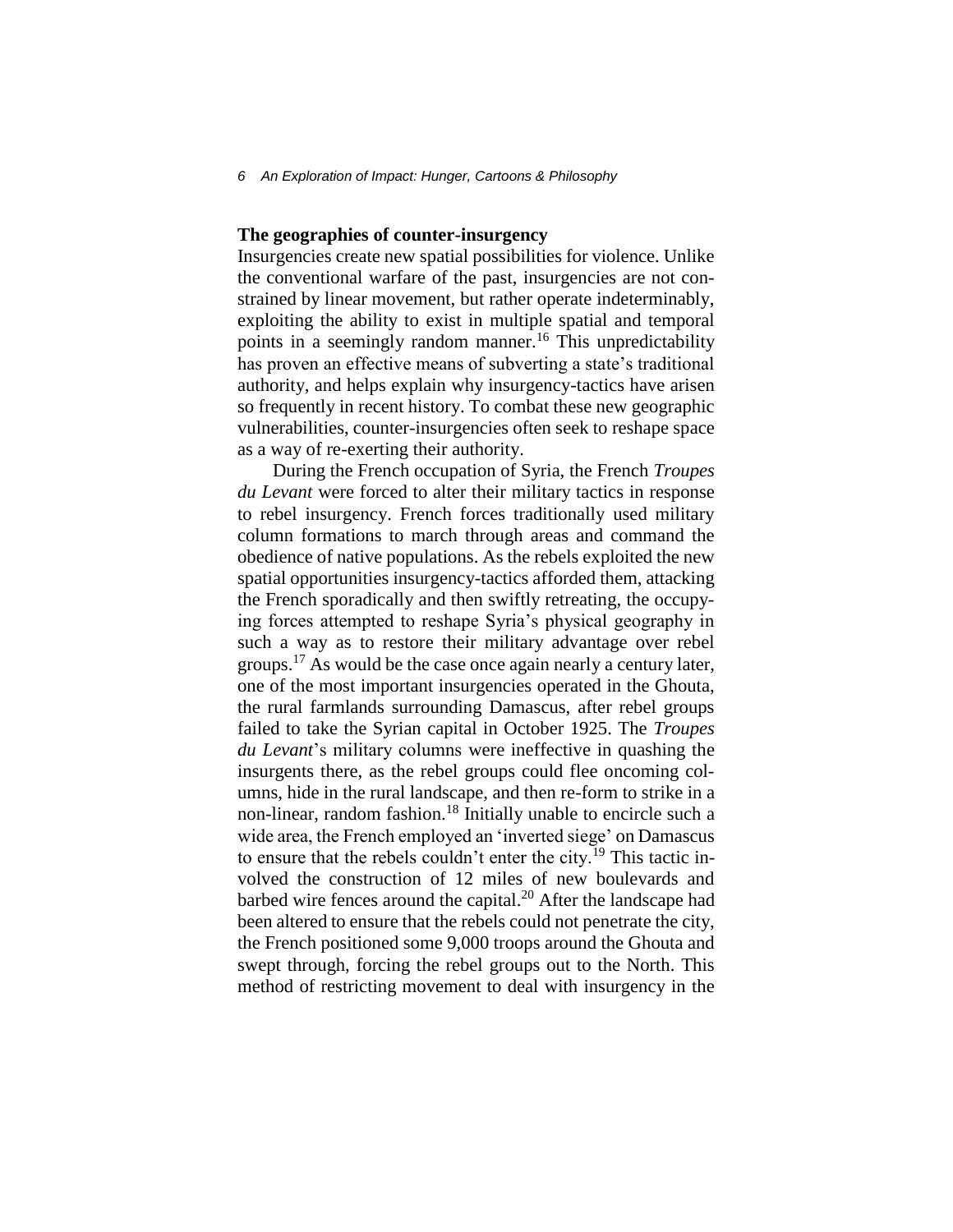rural Ghouta, as we shall see, shares parallels with how the Syrian regime has attempted to quash rebellion in that region during the current conflict.

In urban settings too, counter-insurgency operations seek to reshape space to their advantage, and this often includes constructing physical barriers, such as walls. Geographical partitions often have the effect of solidifying boundaries between different population categories, be they ethnicities, communities, or nations.<sup>21</sup> Walls have been constructed as a tactic of counter-insurgency in many modern conflicts including in Northern Ireland, by the U.S. army in Iraq, and by Israel in the Occupied Palestinian Territories. The new spatial realities that emerge enable increased military control by curtailing the environments in which rebels can operate. These new geographies have the effect of turning entire populations of urban spaces into objects of "study, warfare, and manipulation" as the traditional separation between military and civilian targets is blurred.<sup>22</sup> To justify this, armed actors employ Manichaean, dichotomised rhetorical constructions of 'us' and an othered 'them', in a way that renders all human subjects living in an urban environment legitimate targets, being seen as real or potential fighters, terrorists, or insurgents.<sup>23</sup> Sieges also aim to curtail the space in which insurgents can operate, affecting entire populations, and the Syrian regime has employed rhetoric to justify such tactics.

#### **Counter-insurgency and collective punishment**

Many aspects of this new military doctrine of counter-insurgency equate to collective punishment. Although collective punishment was historically accepted as a necessary element of warfare, the 1899 Hague Conventions broke this tradition and forbade collective punishment, stating: "[n]o general penalty, pecuniary or otherwise, can be inflicted upon the population on account of the acts of individuals for which they cannot be regarded as jointly and severally responsible"<sup>24</sup> The 1949 Geneva Conventions expanded upon these provisions, stating that "[n]o protected person may be punished for an offence he or she has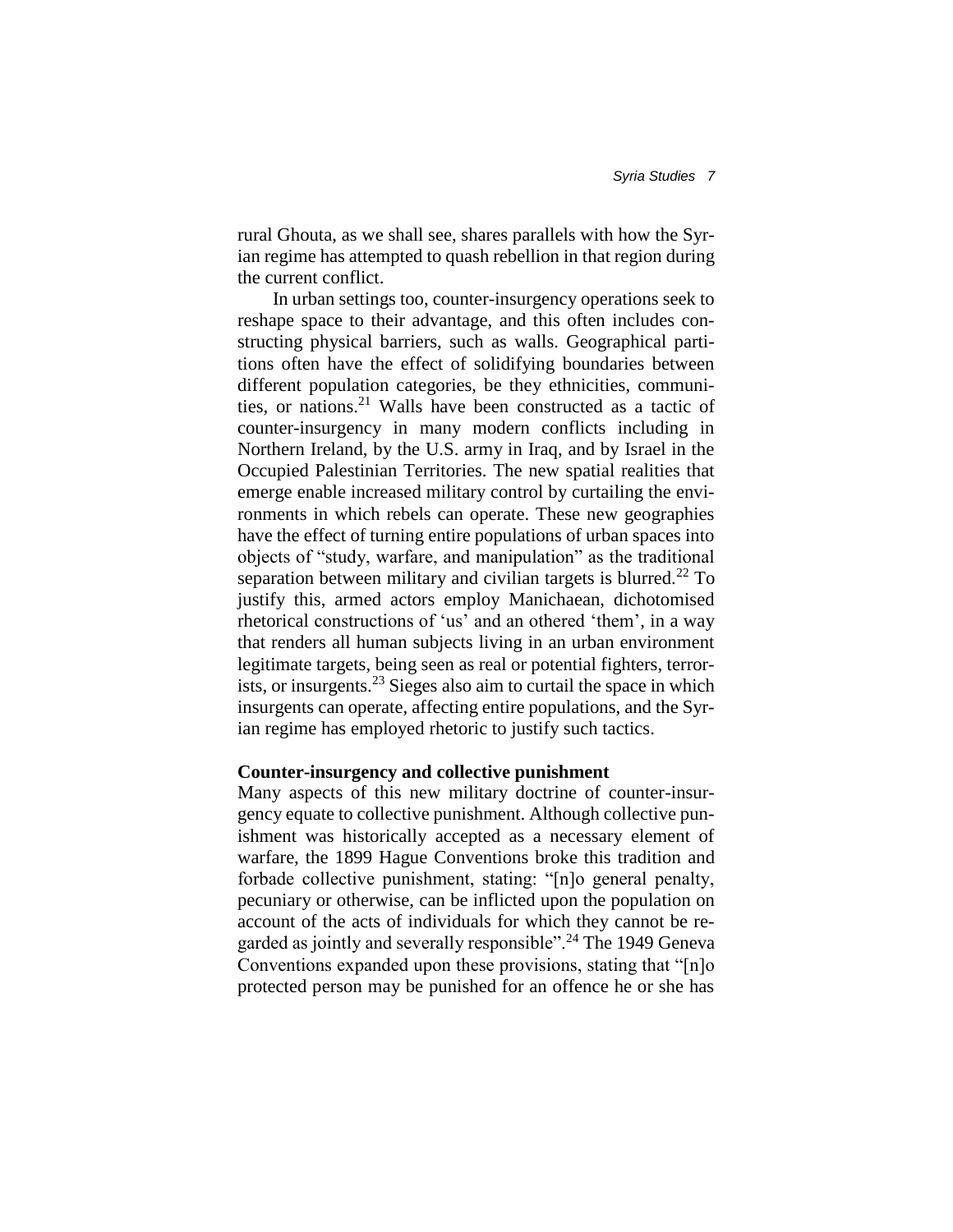not personally committed. Collective penalties and likewise all measures of intimidation or of terrorism are prohibited."<sup>25</sup>

However, despite these provisions, governments and occupying powers have frequently employed measures which equate to collective punishment. Unable to locate insurgents responsible for hostile acts, powers have used collective punishment in an attempt to reduce violence and enforce obedience.<sup>26</sup> Historically, collective punishment included preventing food and other supplies from reaching a restive area. In Malaya, British colonial forces prevented the sale of anything but precooked rice to villages believed to be harbouring insurgents. Field Marshal Gerald Templer even ordered a reduction of rice rations as a punitive measure, following certain insurgent attacks.<sup>27</sup> More recently, throughout Operation Vigilant Resolve during the U.S. occupation of Iraq in 2004, U.S. forces allowed just three of sixty vehicles carrying relief supplies, food, and medicine into Fallujah as part of their counter-insurgency operations.<sup>28</sup> This blockade was designed to force an end to the support of insurgents by downgrading the living conditions of all of the city's inhabitants. In 2015, a UN OCHA study asserted that the Israeli and Egyptian blockade on the Gaza Strip had undermined the living conditions of its 2 million inhabitants, saying "[the] restrictions have reduced access to livelihoods, essential services, and housing, disrupted family life, and undermined the people's hopes for a secure and prosperous future."<sup>29</sup>

Given technological advances in the modern day, governments and occupying powers have increasingly sought to destroy the means of modern urban life in a systematic manner, a tactic known as 'urbicide'. Employed as a facet of counter-insurgency, urbicide targets the modern infrastructure upon which urban populations rely, including systems of electricity, communications, water, sanitation, and transportation.<sup>30</sup> Tactics of urbicide aim to render a city uninhabitable, forcing the residents into submission by turning daily life into a "massive struggle against darkness, cold, immobility, hunger, isolation, fear of crime and violence, and a catastrophic and rapid degeneration in public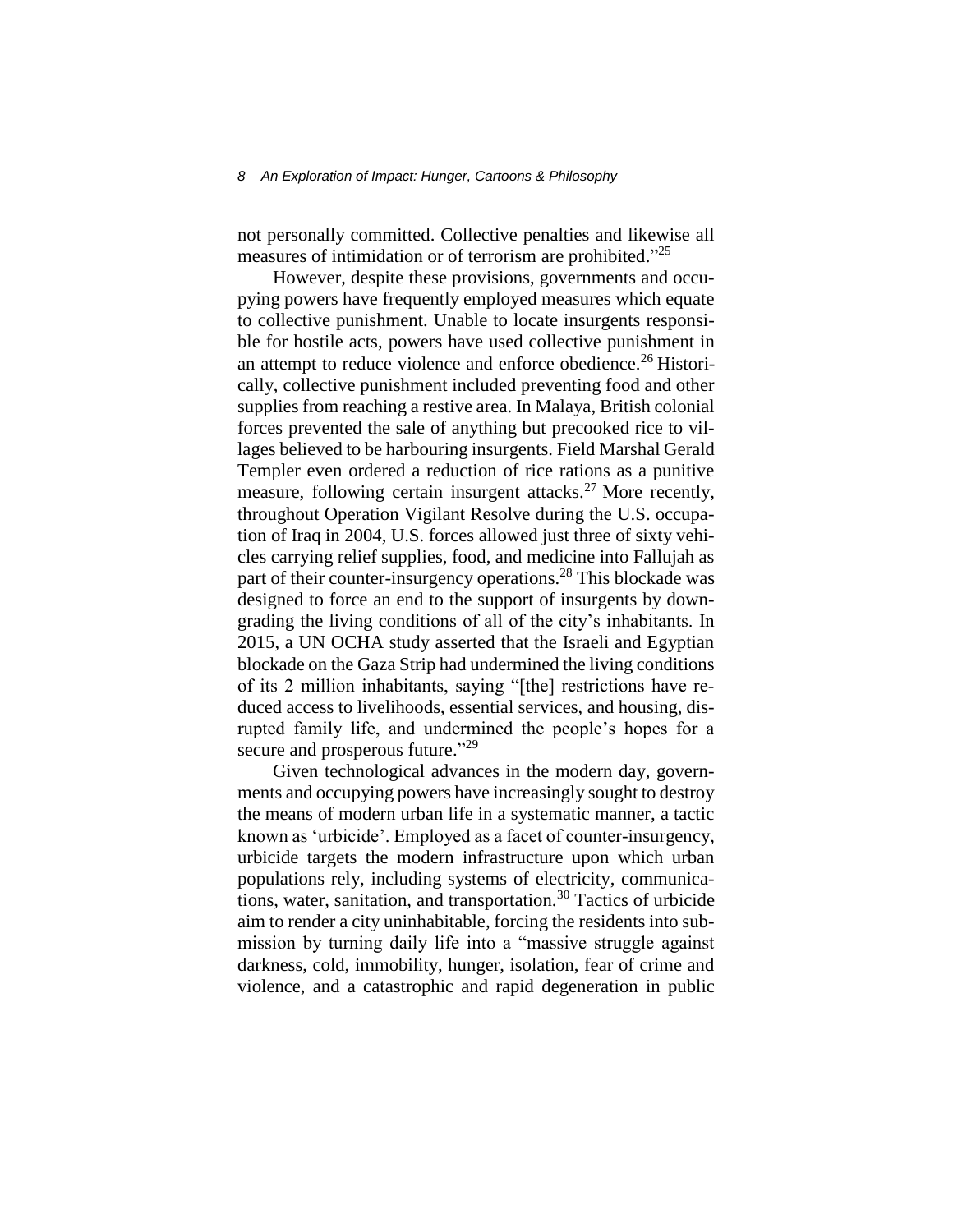health."<sup>31</sup> Other forms of urbicide reshape the physical geography of a city to assert the complete dominance of a power over its enemy.

War mobilizes a charged dialectic of attachment to place: the idea that 'our' places are the antithesis of those of the demonized enemy.<sup>32</sup> In counter-insurgencies, therefore, the very physicality of cities is also rendered a legitimate target of violence, wherein entire neighbourhoods are razed to the ground in retaliation for having harboured insurgents. Given that tactics of urbicide do not discriminate between armed fighters and civilians, they constitute a form of collective punishment.

The 1982 Hama uprising provides one of the first examples of institutionalized urbicide, in which Hafez al-Assad used urbicide as a tactic of counter-insurgency. Following the Muslim Brotherhood's calls for Hama's population to rise up against Assad's regime in 1982, the regime carefully employed rhetoric in a way that would mobilize society for a brutal campaign of counter-insurgency. Patrick Seale described Hafez al-Assad as having turned from a recluse into an orator "able to set large audiences alight and to do so night after night" with his fiery speeches.<sup>33</sup> Two divisions of the SAA, the  $3<sup>rd</sup>$  Armoured Division under the command of General Shafiq Fayyad, and the Defence Brigades under the command of Rifaat al-Assad, joined forces to quash the rebellion. These loyal divisions were joined by pro-regime paramilitary forces which had been carefully recruited and armed by the regime.<sup>34</sup> Rifaat al-Assad employed rhetoric that was consistent with collective punishment, stating "those who are not with the regime must now be considered against it."35

The assault began with several days of street battles, but after this proved insufficient, a high-intensity siege was imposed, and indiscriminate shelling destroyed whole neighbourhoods of the city.<sup>36</sup> Following this assault, army bulldozers were sent to flatten the smoking shells of buildings, allowing ground troops to advance, but also wiping the sites of rebellion from Hama's geography.<sup>37</sup> Tens of thousands of the city's fleeing inhabitants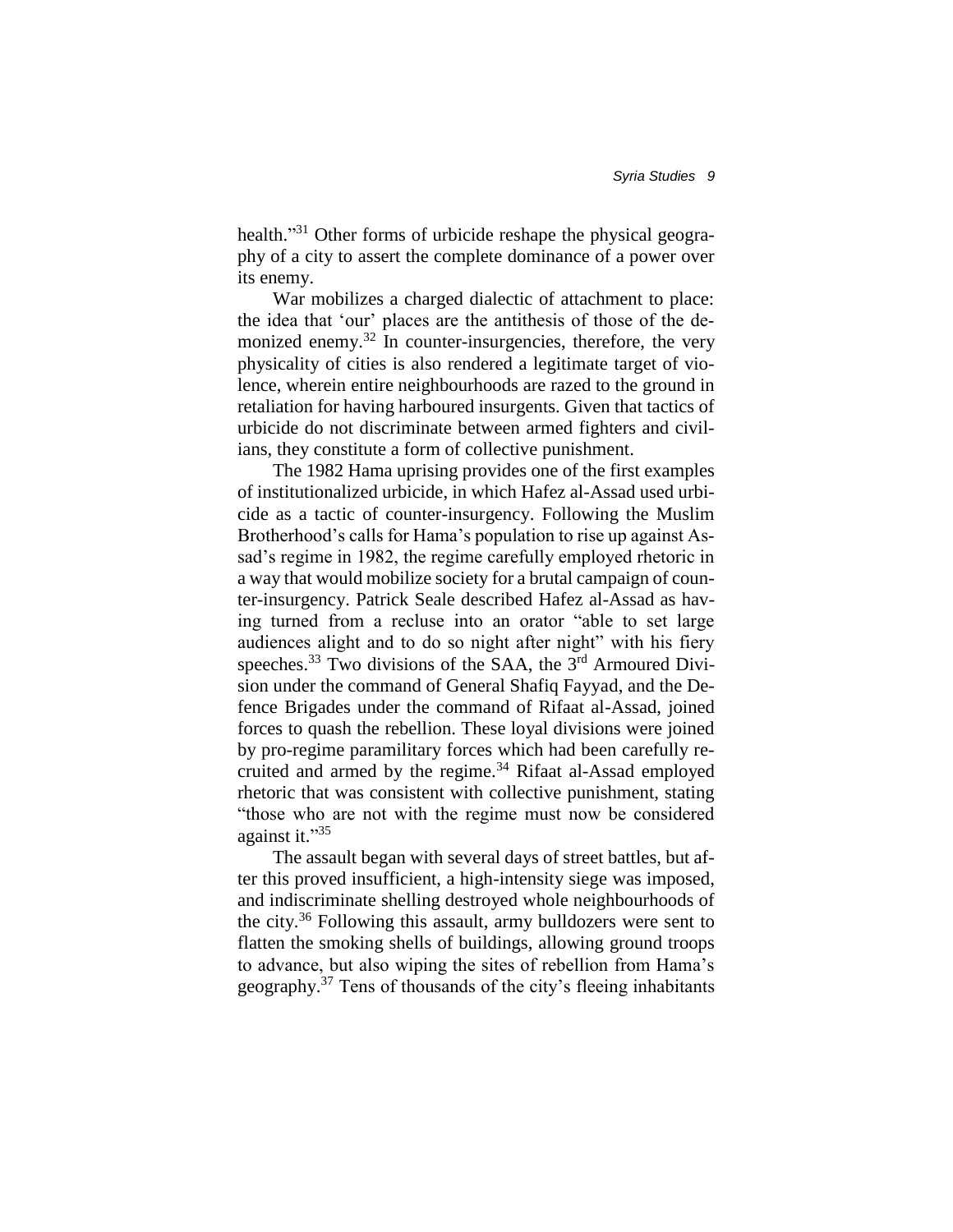were arrested at the security ring the regime forces had imposed.<sup>38</sup> Estimates of the dead range from 10,000 to 40,000.<sup>39</sup>

#### **Syrian military doctrine**

Understanding why and how such brutal measures of counterinsurgency entered into the SAA's military doctrine, as exemplified in Hama, is key to explaining the use of sieges in the current conflict. Following the defeat of Arab armies in the Six-Day War of 1967, the Soviet Union took the opportunity to dramatically increase its military relations with various Arab armies, including with the SAA. As part of this process, Soviet military advisors were placed in every Syrian military training facility, air and naval base, maintenance depot, and even in every single squadron of the SAA.<sup>40</sup> The SAA also sent significant numbers of its officers to the Soviet Union for military training.<sup>41</sup> To a greater extent than other Arab countries with military relationships with the Soviet Union, the Syrian military adopted the Red Army's organisation, tactics and operations.<sup>42</sup>

The Soviet Union adopted siege tactics resembling those employed in rural areas of Syria today when fighting Ukrainian separatists in the 1940s and 1950s, establishing outposts and checkpoints on all the roads and trails that connected villages thought to be harbouring insurgents, thus cutting off their access to provisions and critical supplies.<sup>43</sup> However, until the occupation of Afghanistan in 1979, the Soviet Union had little experience in counter-insurgency, and had not developed a nuanced military doctrine capable of responding to such threats.<sup>44</sup> As a result, the Soviet Union relied on a tactic in Afghanistan that had previously proven successful, and which exploited an advantage it maintained over mujahedeen – overpowering military force through its superior artillery.<sup>45</sup> In Herat, a city central to urban guerrillas, the Soviets engaged in such extensive shelling that three-quarters of the urban centre was reduced to rubble.<sup>46</sup> Rifaat al-Assad, one of the key commanders in the Hama offensive, trained at the Soviet Yekaterinberg Artillery Academy, and it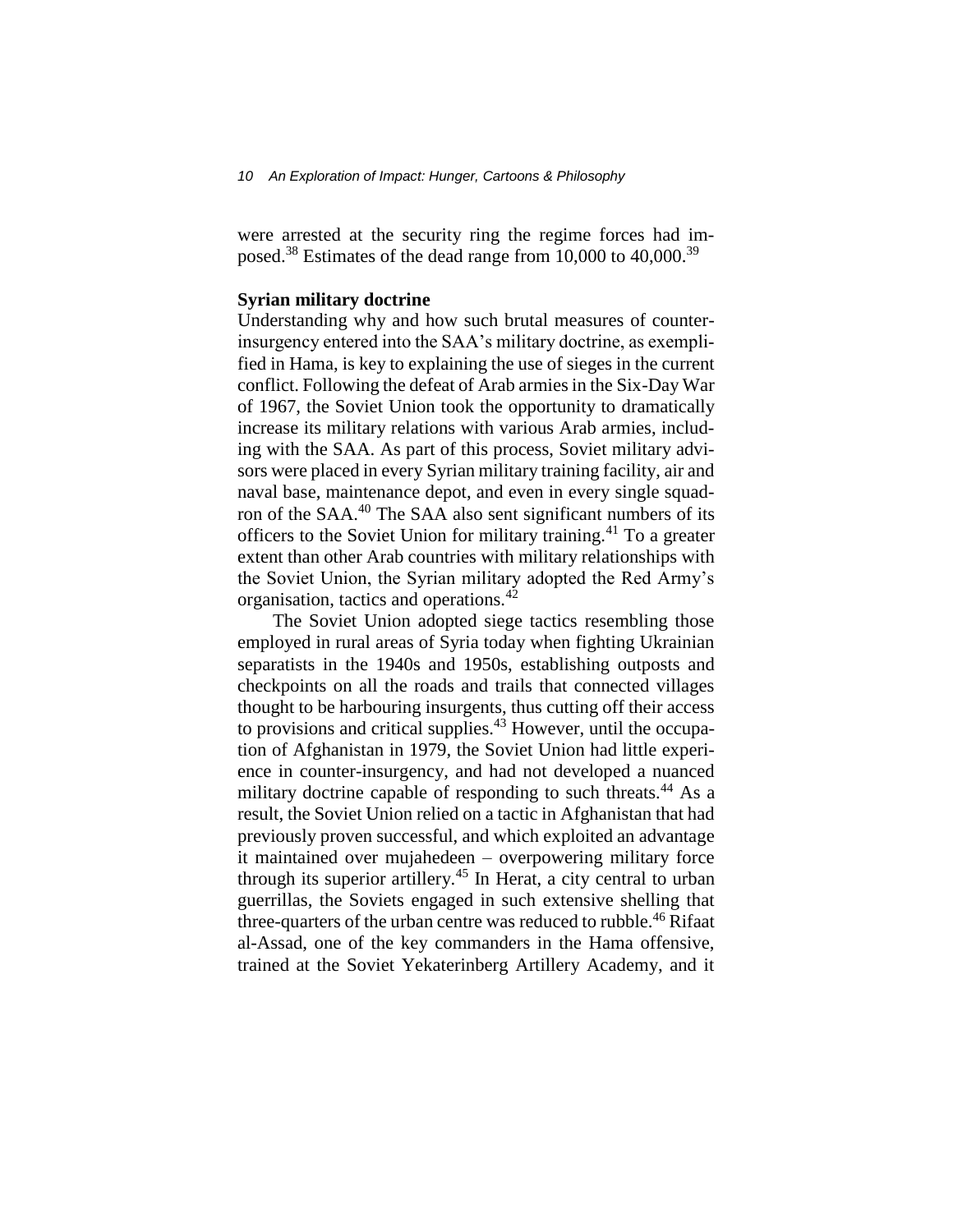was there that he likely learned such tactics. Thus, it seems probable that the tactic adopted by the SAA of overwhelmingly relying upon tank artillery fire in the operations against the insurgents in Hama was a product of Soviet military doctrine.<sup>47</sup> Russia has honed its doctrine of counter-insurgency through its involvement in other conflicts. During the second Chechnyan war in the late 1990s, the Russian military combined the heavy bombardment that had characterised many of its previous military operations with a military and economic blockade designed to choke any external support.<sup>48</sup> The military relationship between Russia and Syria so evident today has a long history. Given that reports of Russian military advisors embedded with the SAA surfaced early in the current conflict, it seems probable that Russian military doctrine has had an impact on the tactics employed in recent years by the SAA.<sup>49</sup> However, it is also important to remember that many of the same Syrian military officers who played a role in the 1982 Hama offensive retain roles in the SAA today. While Rifaat al-Assad and Shafiq Fayyad were respectively exiled from Syria and retired from the SAA in 1995, younger officers who participated in the Hama offensive remain in the SAA.<sup>50</sup>

In the intervening period between the Syrian regime's brutal crackdown in 1982, and March 2011, opponents of the government suffered from torture, detention, and long prison sentences, but the regime has not attempted military operations of the same scale.<sup>51</sup> This implies that the Syrian military's tactics of quashing rebellion in Hama were highly successful, and so it is logical that the regime would look to siege tactics as a proven means of putting down rebellion. Having witnessed the toppling of Tunisian president Zine El Abidine Ben Ali, and Egyptian president Hosni Mubarak, the Syrian regime's response was also based on the premise that they did not repress the popular protests quickly enough. The following section will explore how and why the Syrian regime employed tactics of counter-insurgency during the current conflict.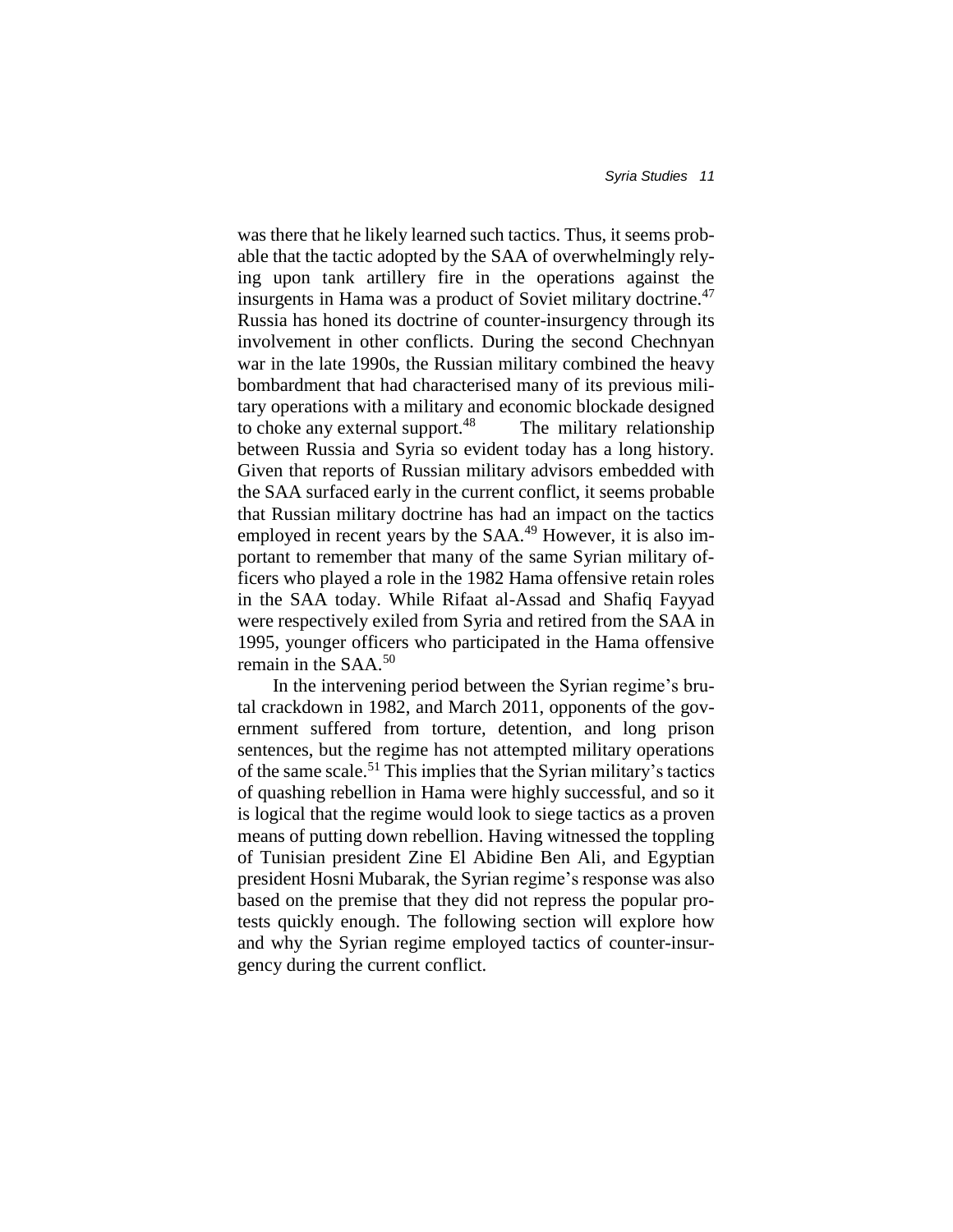#### **The use of sieges in the current conflict**

During the early stages of the uprising that erupted in Dera'a in March 2011, the Syrian regime employed rhetoric in a manner typical of Ucko's model of authoritarian counter-insurgency. In his national address on 30<sup>th</sup> March 2011, President Bashar al-Assad argued that Syria was "facing a great conspiracy" at the hands of "imperial forces" who were supported by foreigners and media groups.<sup>52</sup> This rhetoric reflects the established tactic of counter-insurgency, to create divisions between those 'inside' and 'outside' of the nation.<sup>53</sup> Until late March 2011, all protests were depicted as a "decisive threat".<sup>54</sup> However, in subsequent speeches in early April, as it became clear that the protests were not dying down, and due to external pressure, Assad changed tack and proposed limited political reforms, acknowledging the presence of some protestors with legitimate demands.<sup>55</sup> When this too failed to quell the protests, once again Assad differentiated between groups of people. In a speech at Damascus University on June 20, 2011, he argued that there were three different categories of people involved in the unrest in his country: those with legitimate concerns; outlaws; and *takfiri* extremists who tried to "sneak into Syria". This rhetoric represented another attempt to paint all dissenters as foreigners or criminals, distinguishing between 'Syrians' and "saboteurs".<sup>56</sup>

Military operations conducted by Syrian authorities to quash the growing insurgency mirrored the broad dichotomy between those who were with the regime and those who were against it, and whole geographical areas were categorised as being one or the other, making no attempt to distinguish between legitimate protestors and those allegedly involved in violence.<sup>57</sup> The SAA's military operations were all-encompassing and unforgiving, constituting collective punishment in a way similar to Hama in 1982.<sup>58</sup> Having failed to prevent protestors from continually taking to the streets chanting anti-regime slogans by firing upon them, the Syrian military opted to deploy all-out military force in a way that would reduce the spatial possibilities for insurgency. The first siege was imposed on the city of Dera'a.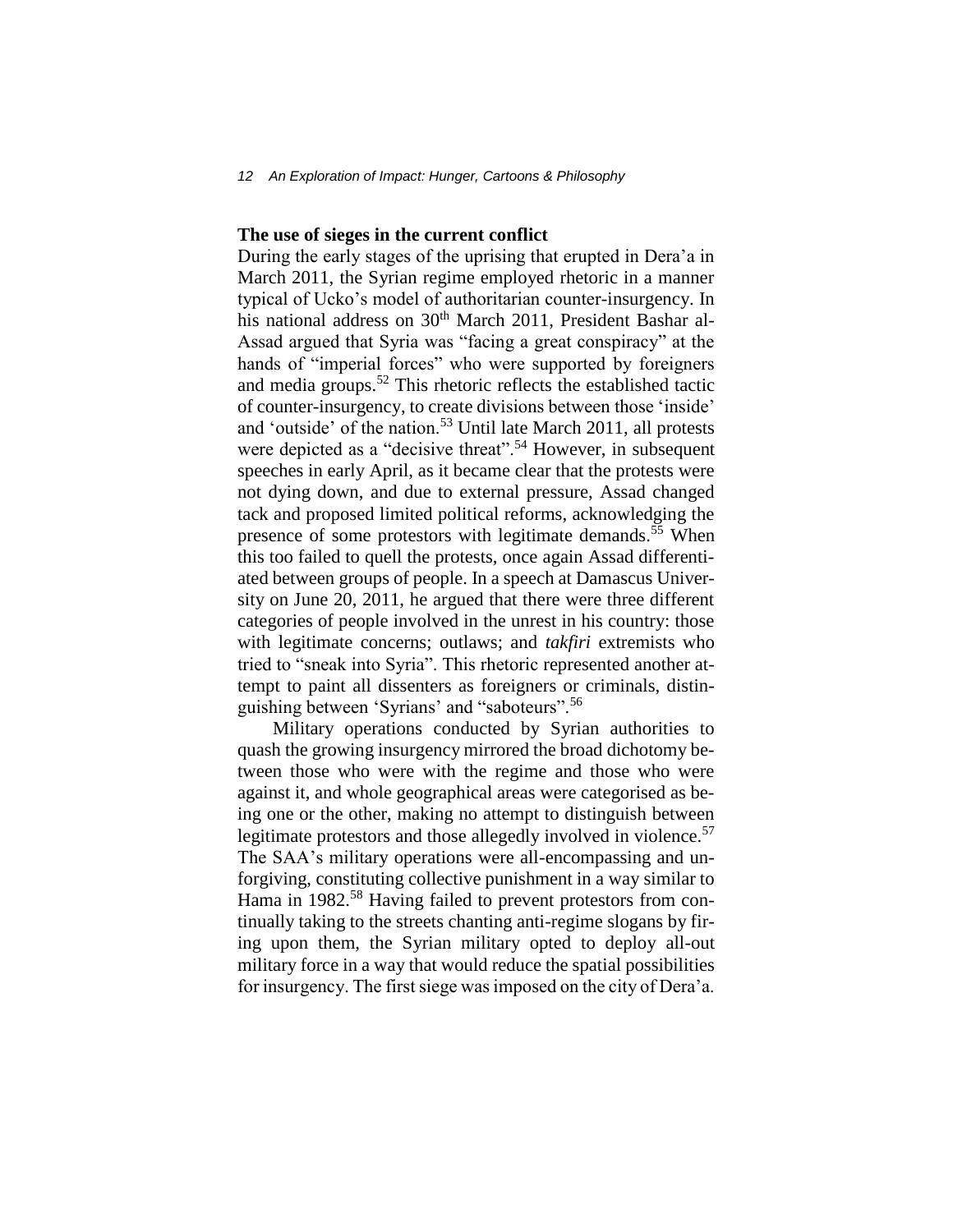On April 25, 2011, the army surrounded Dera'a, cut water and electricity supplies, shelled the city, and prevented the entry of humanitarian aid to the besieged population by either aid agencies or civilians.<sup>59</sup> Security forces opened fire on residents who attempted to leave their houses in search of food or medicine for the wounded during the 11-day siege. $60$  The SAA would replicate this pattern in many sites of unrest across the country in their attempt to quash the uprising. The official rhetorical justification for the high levels of violence was that by promising reforms, Assad had removed the grounds for continued demonstrations.<sup>61</sup> On April 16, Assad had declared "with these laws, we draw a line between reform and sabotage."<sup>62</sup>

The Syrian military considered the first siege in Dera'a to be successful, withdrawing on May 5, 2011. Sieges were also imposed on Douma, Zabadani, Baniyas, and the Bab al-Seba'a and Baba Amr areas of Homs city between April 25 and May 6, 2011. These sieges aimed to restrict the geographical possibilities of insurgents' attacks by hermetically sealing populated areas thought to be harbouring fighters, preventing their escape. Checkpoints were erected at strategic points of entry to the encircled urban areas, and snipers often covered areas in between, shooting all those attempting to escape. $63$  Restrictions on movement were combined with artillery shelling, although at this early stage in the conflict, it did not specifically target the infrastructure required for urban life, as is common with tactics of urbicide. Rather, these attacks seem to have constituted a common tactic of authoritarian counter-insurgency, seeking to terrorise the besieged populations in hope of turning them against the rebels and thus preventing rebel mobilisation.<sup>64</sup> The initial tactic of besieging restive areas was intended to be a short-term military tactic, using enemy-centric methods of counter-insurgency including violence and terror to force populations to withdraw perceived support for armed insurgents. However, as these tactics proved insufficient to control areas of rebellion, the SAA shifted to a systematic campaign of destroying vital sites of ci-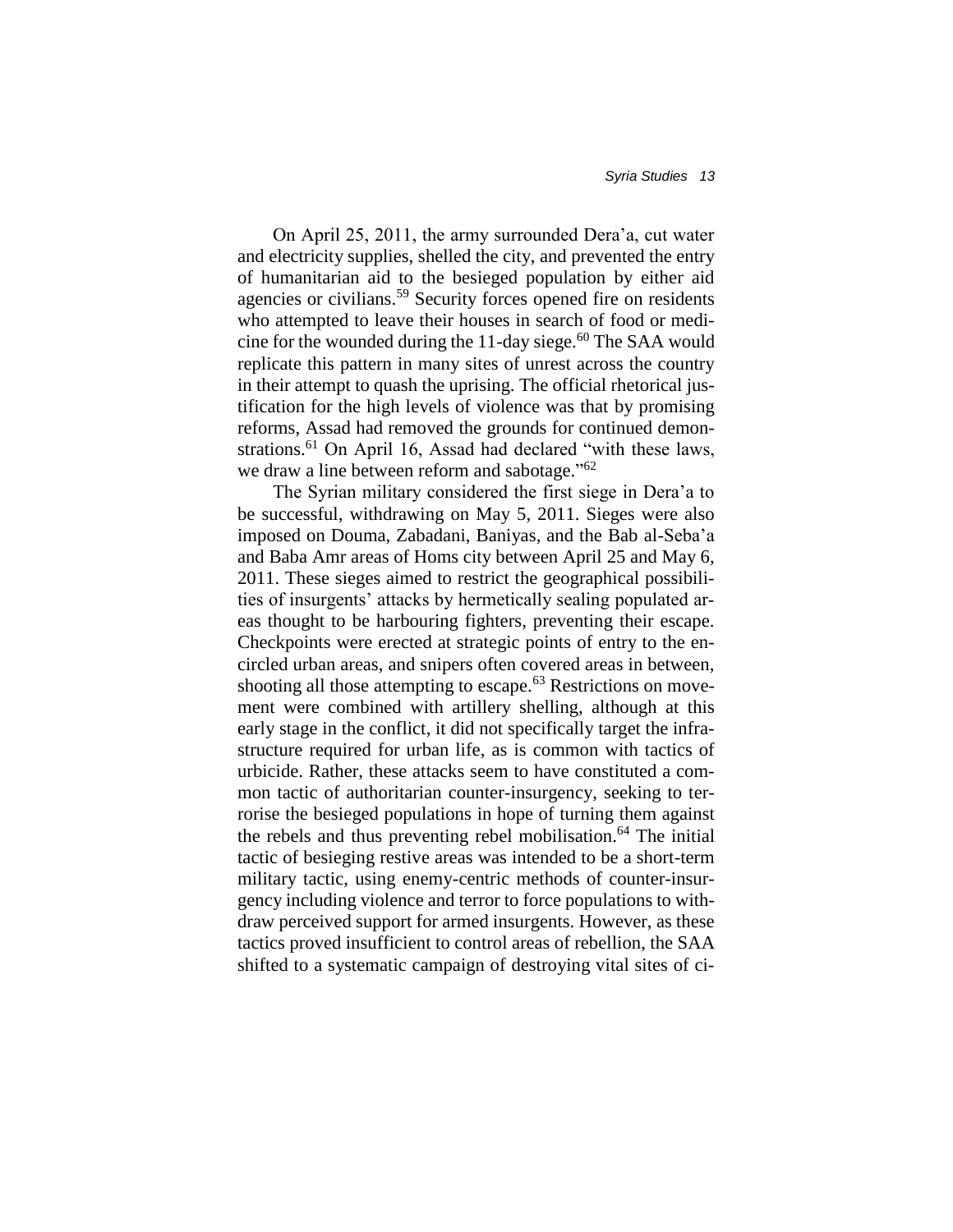#### *14 An Exploration of Impact: Hunger, Cartoons & Philosophy*

vilian infrastructure in a way that would force besieged populations to surrender by starving them. Investigating how siege tactics were deployed in specific areas helps explain how the regime protected its grip over Damascus, which was crucial to its hold on power. The regime first employed tactics of urbicide in a besieged area in the southern suburbs of Damascus, in Yarmouk Camp.

#### **An urban siege – the siege of Yarmouk, Damascus**

The Yarmouk Palestinian refugee camp lies in Damascus' southern suburbs, and had a population of approximately 800,000 before the beginning of the current Syrian conflict, consisting of roughly  $150,000$  Palestinians and  $650,000$  Syrians.<sup>65</sup> Remembering the September 1982 massacres in Sabra and Shatila in Beirut and the mass expulsions of Palestinians from Kuwait during the 1991 Gulf War, the vast majority of Palestinians in Syria were determined to remain neutral during the Syrian uprising.<sup>66</sup> However, after the increasing arming of protestors in the summer of 2011, and the entry of regime forces to al-Ramel Palestinian camp near Latakia in August, some Palestinians inside Yarmouk increased contact with the FSA. The regime was acutely aware of Yarmouk's potential as a site of opposition activity, as its strategic location made it a possible launch-pad from which rebels could advance into central Damascus, with supply lines available through the rural lands to the south of the camp.<sup>67</sup> Despite the majority of the camp residents' attempts to maintain a neutral stance in the conflict, armed opposition groups infiltrated the camp in the winter of 2012. Following this, Yarmouk became a target of sustained regime attacks.<sup>68</sup>

In August 2012, the SAA shelled the camp for the first time, reportedly killing 21 civilians.<sup>69</sup> In December of the same year, hostilities reached a climax, and a battle between armed opposition groups and pro-government forces erupted. In an important escalation in the conflict, on December 16, 2012, Syrian jets were used for the first time to bomb densely populated areas of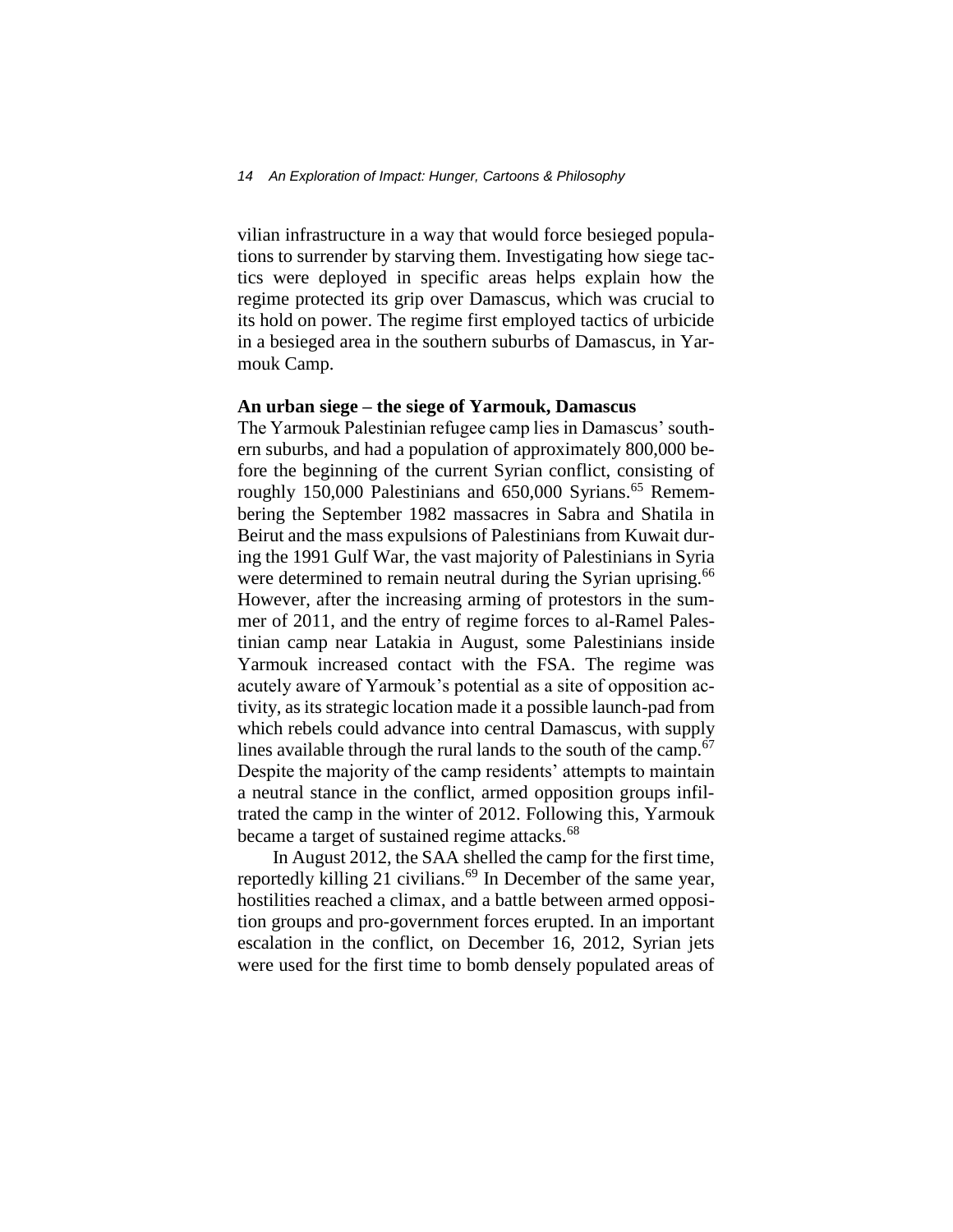the camp.<sup>70</sup> The regime claimed this was a mistake, but indiscriminate bombing was to become a common feature of the SAA's counter-insurgency tactics, especially as continued defections and mounting casualties stretched the regime's forces.

After this incident, when more extreme Islamist factions, including Jabhat al-Nusra, stormed the camp, the SAA attempted to besiege Yarmouk, but supply lines from the south of the camp sporadically allowed in limited goods, meaning the siege was incomplete. By July 2013, the scarcity of goods, shelling, aerial bombardment, and the radicalisation of armed factions operating within Yarmouk, had motivated an estimated 85 percent of the camp's population to flee.<sup>71</sup> On July 15, 2013, the Syrian regime then imposed one of the most brutal sieges of the conflict to date.<sup>72</sup>

Systematically destroying the infrastructure upon which the camps' residents relied, including water, sanitation and electricity networks, the SAA prevented the movement of all people and goods in and out of the camp until April 2014.<sup>73</sup> During this time, humanitarian conditions deteriorated to become some of the worst in the whole conflict. Amnesty International estimates that at least 194 civilians died, 128 by starvation, and others due to a lack of adequate medical care or sniping while foraging for food.<sup>74</sup> In early 2014, the camp's residents broke into an abandoned spice factory and survived for months from boiling weeds, spices, and water into a kind of broth, drinking just one cup a day.<sup>75</sup> A number of residents reported having eaten nothing more than this for many weeks at a time.<sup>76</sup> In October 2013, a fatwa was issued by Salah al-Khatib, Imam of Yarmouk's largest mosque, lifting religious restrictions on eating cats and dogs in a desperate attempt to prevent people from starving to death.<sup>77</sup>

Beyond malnutrition, as a result of the tactics of urbicide the medical situation deteriorated with the destruction of the camp's infrastructure. With no electricity networks and severely limited fuel supplies, residents of Yarmouk resorted to burning wood salvaged from destroyed buildings and the Syrian American Medical Society (SAMS) cites smoke inhalation as the cause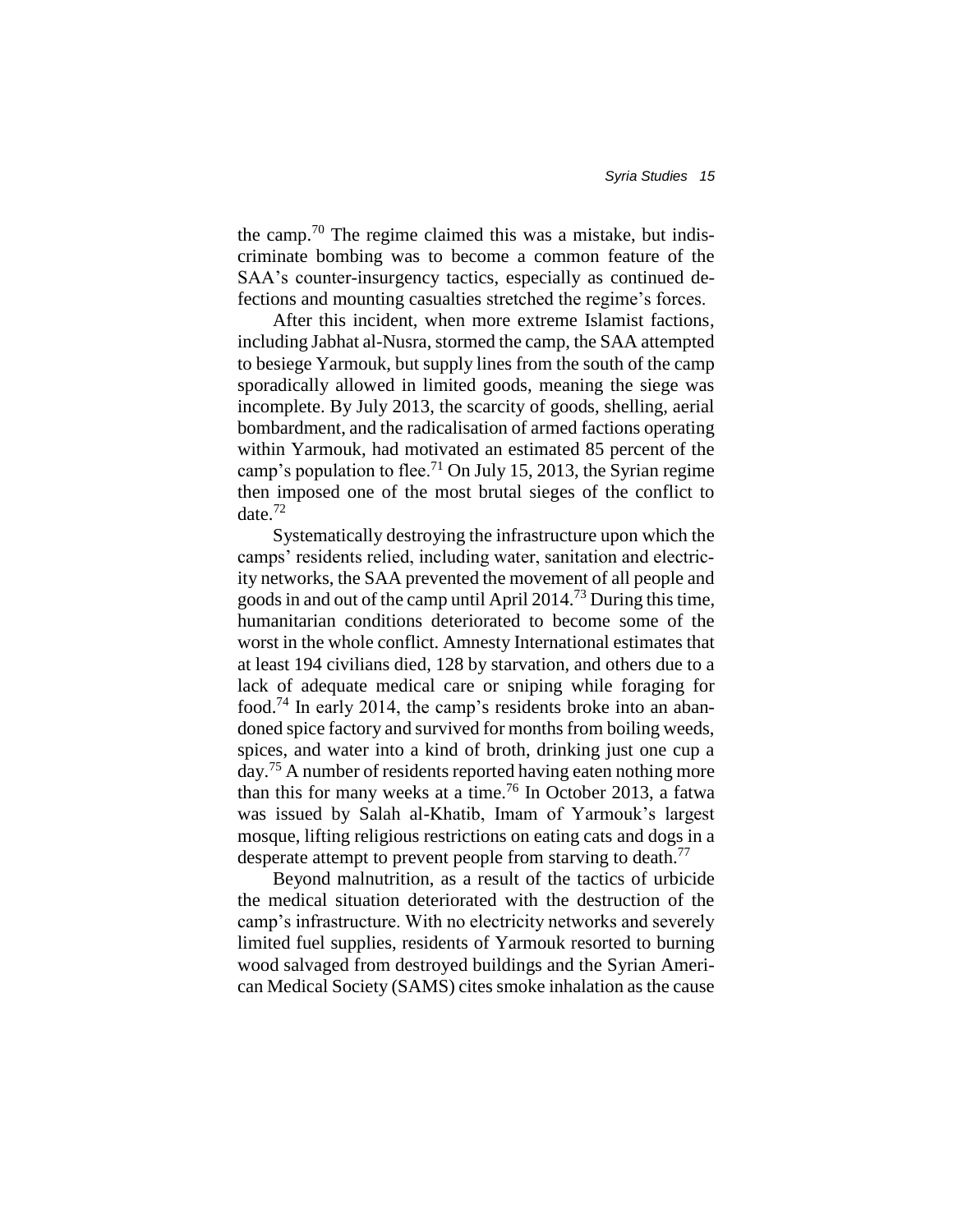of death for a resident of Yarmouk.<sup>78</sup> Severe shortages in medical supplies and the inability to operate medical equipment due to a lack of electricity led to fatalities from easily-treatable medical problems. For example, several women died during childbirth.<sup>79</sup> As levels of sanitation have further deteriorated, communicable diseases have proliferated. After months of fears of the spread of typhoid in the camp, UNRWA detected as many as 90 cases among those residents of Yarmouk who were able to exit the camp to UNRWA mobile health units in the neighbouring area of Yalda in September 2015.<sup>80</sup> The Syrian regime has attempted to justify the blockade on basic medical supplies, including bandages and baby formula, on the basis that they could be used to treat wounded opposition fighters.<sup>81</sup>

Because of the difficulties in getting basic goods into the camp during the most severe times of the siege, prices of basic food items increased exponentially, as seen in the table below (figures given in Syrian pounds and U.S. dollars to control for the inflation of the Syrian pound).

|                                    | <b>February 2011</b>             |            |                                |            |                 |
|------------------------------------|----------------------------------|------------|--------------------------------|------------|-----------------|
| Food<br>item                       | <b>Prices</b><br>(pre-<br>siege) |            | 2014<br>April<br><b>Prices</b> |            | <b>Increase</b> |
|                                    | <b>SYP</b>                       | <b>USD</b> | <b>SYP</b>                     | <b>USD</b> |                 |
| <b>Rice</b><br>(1)<br>kg)          | 80                               | 1.68       | 10,000                         | 67         | 40x             |
| Sugar (1<br>$\mathbf{kg}$ )        | 90                               | 1.89       | 11,000                         | 73.7       | 39x             |
| Flour (1<br>kg)                    | 50                               | 1.05       | 9,000                          | 60.3       | 57x             |
| <b>Bread</b><br>$(1.5 \text{ kg})$ | 15                               | 0.32       | 1,000                          | 6.7        | 21x             |

**Figure 1: Comparison of prices of staple goods in Yarmouk before the siege to when they reached their height during the siege, based on author's data collected from residents of the camp**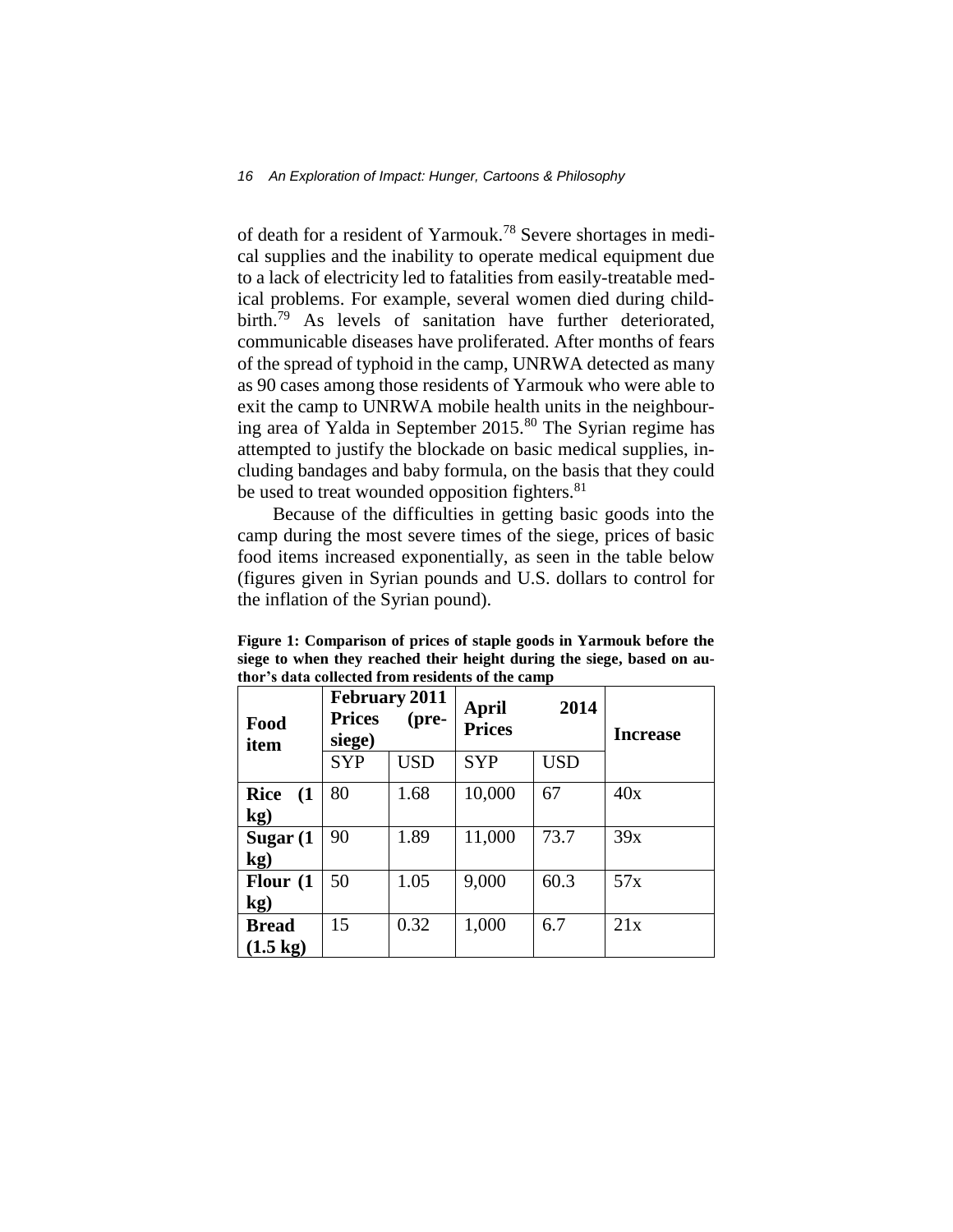The siege of Yarmouk represented a decisive evolution in the government's use of siege tactics, as it was the first example of systematic urbicide during the current conflict. Rather than surrounding the area with armed forces and restricting the entry of goods alone, the regime's fear of an attack on Damascus from Yarmouk led it to combine these tactics with targeted airstrikes, shelling, and a comprehensive seal on the area in an attempt to starve the camp's residents and render continued life inside the camp impossible. This tactic has proved successful, as it curtailed the ability of armed opposition groups to operate outside the camp, and prevented any major attack on the city centre. However, the regime was not able to establish such an intense siege on rural areas in which armed groups operated, such as the Eastern Ghouta, which also presented a threat to the regime's grip on Damascus.

#### **A rural siege: the siege of Douma, the Eastern Ghouta**

Just as the rural farmlands of the Eastern Ghouta had once become a centre of dissent against French occupation, with rebel groups able to conduct ambushes and then escape with relative impunity, the Eastern Ghouta also became a major site of armed opposition against the regime in the current conflict, with groups exploiting the geographical opportunities for insurgency provided by the rural landscape. Mirroring the tactics employed by the French in 1925, the SAA's first major move against the opposition groups in December 2011 was to cut off the town of Douma, the administrative capital of the Eastern Ghouta, from Damascus. Unlike the relationship between the inhabitants of Aleppo and its surrounding rural lands, many of which are marked by animosity, there were strong ties between Damascus and the Eastern Ghouta.<sup>82</sup> Some of these networks were based on industry and land tenure, as many individuals living in Damascus owned rural land to the east of the city. As such, the regime feared the spread of opposition from the Eastern Ghouta into the capital, and so cut transportation links between the two areas.<sup>83</sup>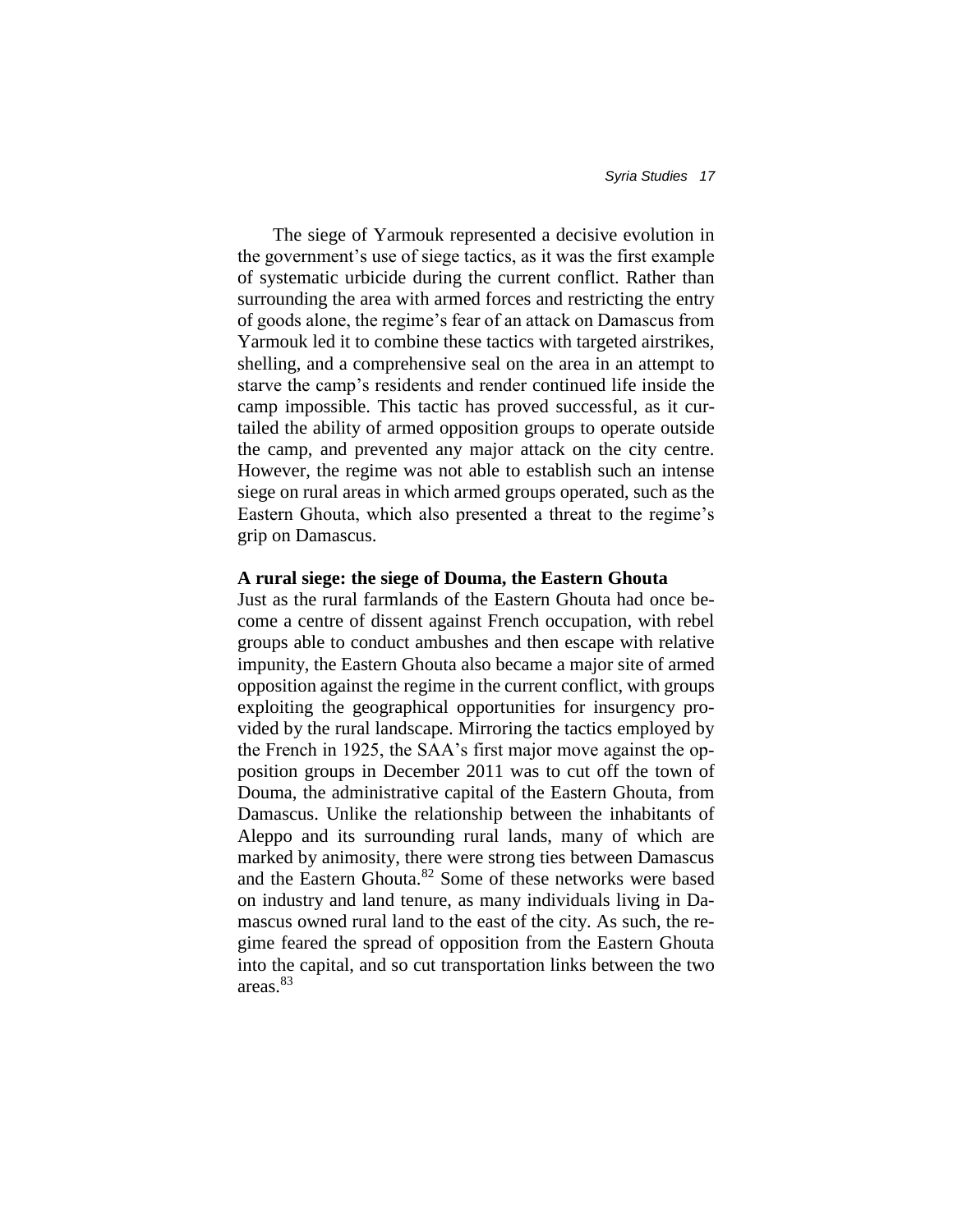#### *18 An Exploration of Impact: Hunger, Cartoons & Philosophy*

By the end of 2012, after a prolonged period of fighting, large areas of the Eastern Ghouta had fallen under the control of an array of 16 different armed opposition groups.<sup>84</sup> Unlike the urban Yarmouk camp, which could be surrounded and cut off with comparative ease, the rural lands of the Eastern Ghouta proved much more difficult to isolate, hence the proliferation of the various armed groups in the area. In 2013, leaders and civil servants from Douma who had defected from the regime created a local council that provided some services autonomously from the regime, including street cleaning, and the issuance of birth and death certificates.<sup>85</sup> At the time, Douma represented one of the only credible attempts for opposition factions to establish an alternative administrative system to that of the regime, and it became a military and administrative centre for the opposition-held areas of the Eastern Ghouta. Determined to destroy this rival administration, but lacking the resources to launch a full-scale attack into the area, the SAA established a full siege around the whole of the Eastern Ghouta in October 2013, mirroring the second stage of the occupying French forces' counter-insurgency operations against rebels in the area. A number of towns and villages fell inside the siege, including Harasta, Douma, Adra, Al-Marj, Saqba, Maliha, Irbin, and Kafr Batna.<sup>86</sup> The SAA enforced the siege by establishing a number of checkpoints at strategic entry points around the perimeter of the area, with snipers covering the farmland in between, in which they also planted mines.<sup>87</sup>

The siege that ensued destroyed much of the infrastructure in Douma, delivering a critical blow to opposition factions' ability to use it as an administrative centre, and making Doumanis' primary concern "simply avoiding death and finding food and shelter." <sup>88</sup> In June 2015, residents of Douma reported that the only water extracted from wells by hand pumps was available, and generators provided a maximum of two hours of electricity a day. In February 2015, local councils made the decision to restrict school hours, only opening early in the mornings "before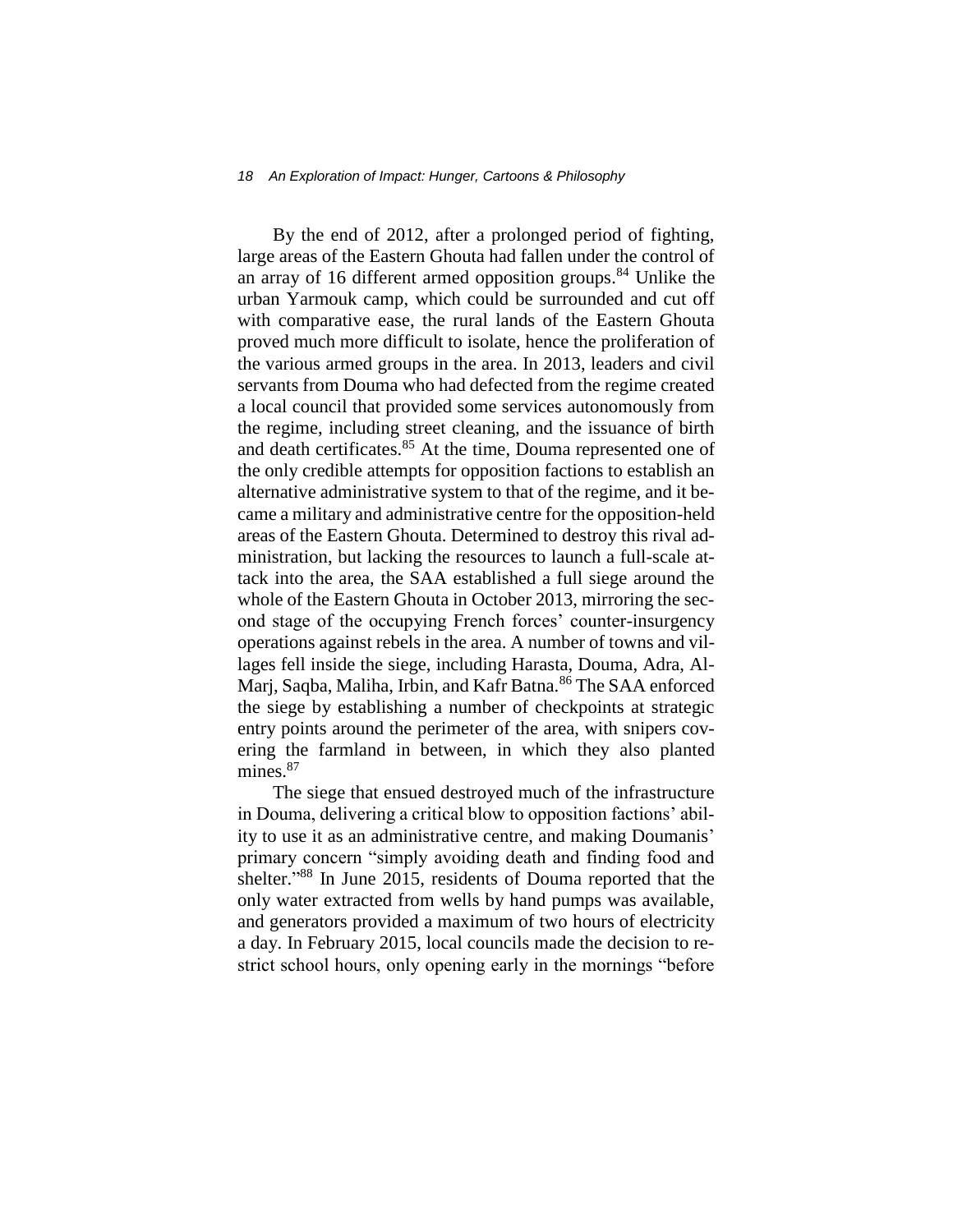air strikes begin." <sup>89</sup> In addition to almost daily shelling and airstrikes on civilian areas, an infamous Sarin chemical attack on  $21<sup>st</sup>$  August 2013 is considered to be one of the most serious human rights abuses during the Syrian conflict, killing hundreds of civilians.<sup>90</sup> Although the regime denied responsibility for the attack and a UN investigation was careful not to apportion blame for the attack, a report conducted by Human Rights Watch came to the conclusion that Syrian government forces were "almost certainly responsible."<sup>91</sup>

Unlike the urban siege of Yarmouk, the presence of agricultural lands inside the besieged area of the Eastern Ghouta produced dynamics that rendered the nature of the siege distinct from those the SAA had hitherto imposed in urban areas. Firstly, the farmland inside the siege provided a limited source of food for the besieged population. While limited access to water and the lack of diesel to power agricultural equipment meant that agricultural output was severely damaged, farmers continued to cultivate crops and orchards in an attempt to provide food for the besieged market.<sup>92</sup> However, airstrikes frequently bombed crops during or just before the harvest period, showing that even in the case of rural sieges, starvation remained a key aim of the SAA's siege tactics.<sup>93</sup> An UN official who entered Douma as part of an aid convoy described the besieged population as "skeletons floating in their clothes".<sup>94</sup>

As with Yarmouk Camp, the medical situation in the besieged areas of the Eastern Ghouta became dire. After regime strikes destroyed the electricity, water, and sanitation networks in the winter of 2012-13, residents resorted to irrigating agricultural lands with sewage-contaminated water, which the Syrian Arab Red Crescent (SARC) linked to the outbreak of typhoid in August 2014.<sup>95</sup> SAMS staff operating in the Eastern Ghouta estimated that even with bribes, the amount of medical supplies that they could smuggle in amounted to less than 5 percent of what was needed.<sup>96</sup> As with the siege of Yarmouk, many people living in Douma and the wider Eastern Ghouta area have died as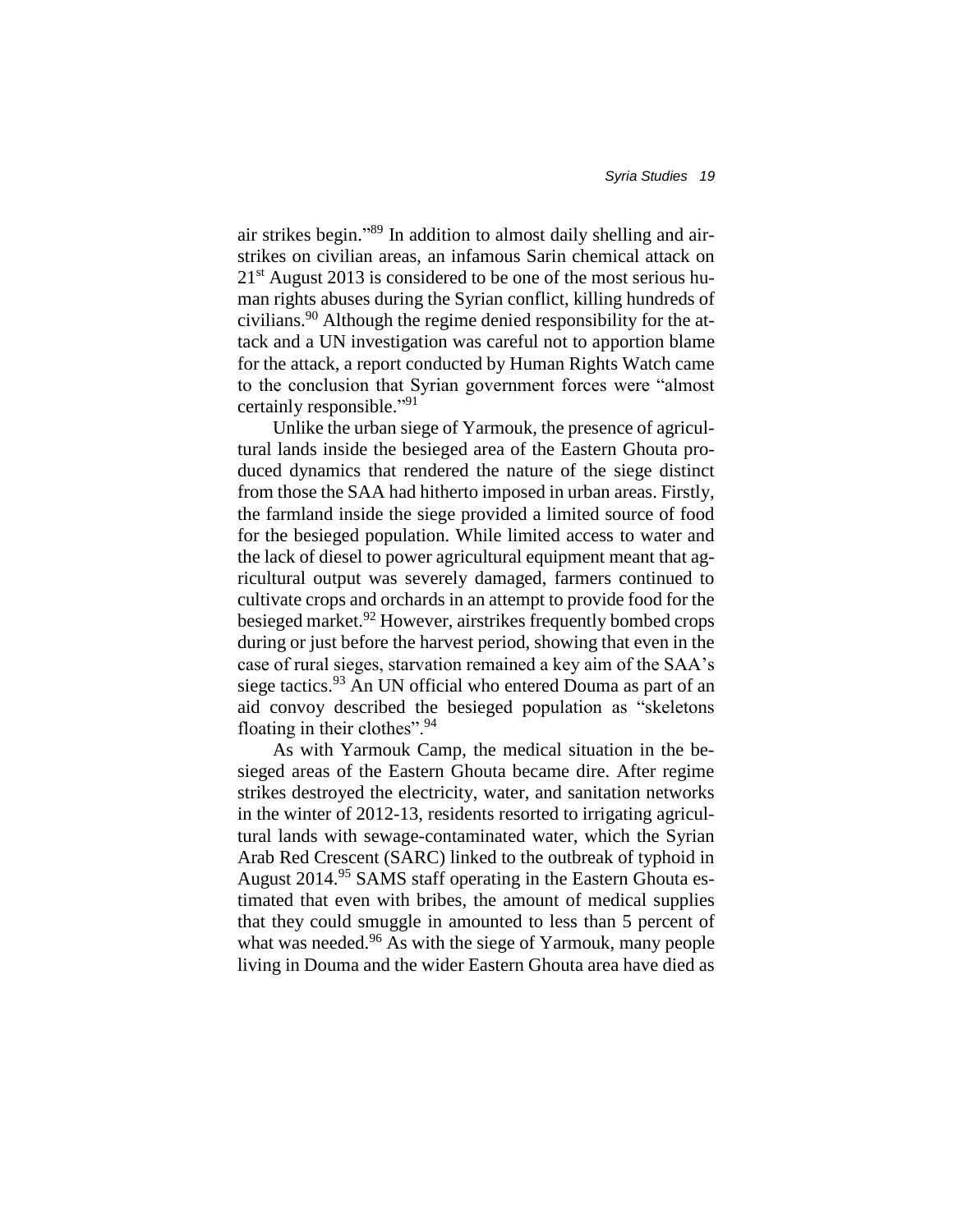a direct result of the conditions brought about by the siege. During the period between October 21, 2012 and January 31, 2013 alone, SAMS collected evidence of at least 208 civilians in the Eastern Ghouta having died from malnutrition or lack of access to medical care.

Besieging the Eastern Ghouta served two principal purposes in terms of the regime's problems with manpower. Firstly, planting mines around the besieged area and manning the checkpoints was a means of isolating the area with limited manpower.<sup>97</sup> Secondly, the siege of the Eastern Ghouta was one of the first instances in which the regime exploited the conditions of the siege to conscript young males into the army.<sup>98</sup> The regime detained and forcibly conscripted some of these young men at checkpoints, but for others, unemployment, the dire humanitarian conditions, and the continued military attacks led them to the conclusion that joining the SAA was the only means of escaping the situation.<sup>99</sup> Therefore, siege tactics not only helped the regime to operate with limited manpower, but were also a means of remedying these problems, as conscription is a common feature across various sieges.

#### **Conclusion**

Because the Syrian regime is authoritarian, its counter-insurgency campaign has not been subject to many of the constraints that affect other governments. In a comparable manner to authoritarian counter-insurgencies elsewhere, the Syrian regime has utilized indiscriminate violence and countered this with narratives that sought to mobilise the Syrian population against those deemed to be foreign insurgents. Seen as a tried-and-tested tactic of counter-insurgency after Hafez al-Assad brutally quashed the Islamist insurgency in Hama in 1982, sieges were imposed early in the conflict across the country, in an attempt to repeat this past success. When the insurgency evolved into civil war in 2012, and as the SAA became increasingly overstretched, sieges proved an even more effective tactic for the re-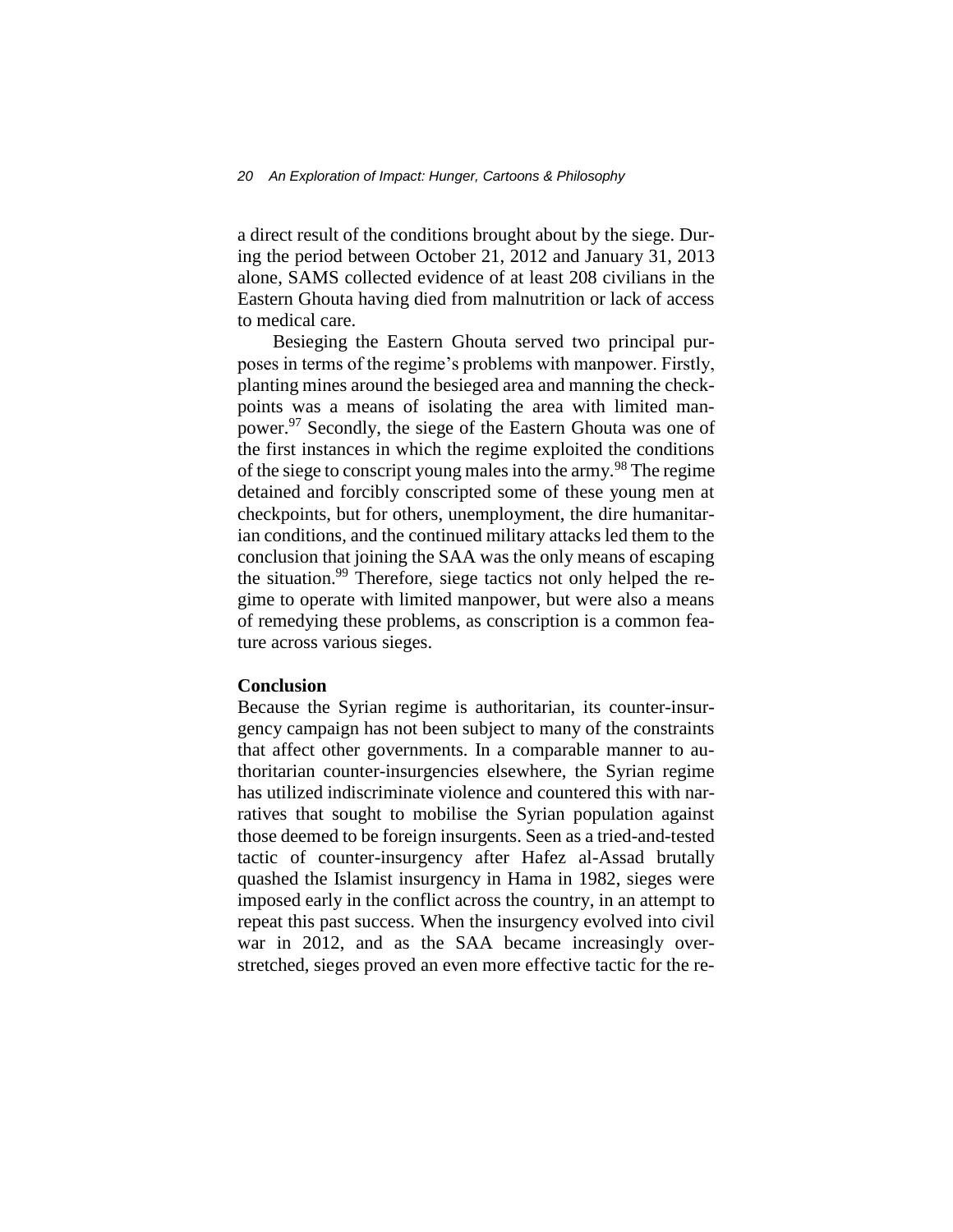gime, as they required limited manpower, and provided opportunities for conscripting civilians into the army. Sieges also allowed the regime to utilise the military advantage provided by its air-force. Air attacks intensified the sieges, transforming the military blockades into a systematic campaign of urbicide in an attempt to render life in the besieged areas entirely unfeasible.

Siege warfare, therefore, is a military tactic that helps explain the longevity of the conflict in Syria. The Syrian regime's tactics of counter-insurgency were instrumental in its strategy of protecting certain key strongholds, and sieges were a central element of this strategy. As we have seen, whenever a threat to Damascus emerged, such as in Yarmouk camp or in the Eastern Ghouta, the regime employed sieges to isolate the centres of rebellion and cut them off from external support, thus staving off the threat to the city. This logic also explains the prolonged siege the regime imposed on the city of Homs, which occupies a strategic location in between Damascus and Aleppo, and on the corridor from the capital to the Mediterranean coast, and the 2016 siege of Aleppo city.<sup>100</sup> Controlling these key cities was crucial for the regime to maintain the legitimacy it was afforded by presenting itself as the sole actor capable of providing stability and services to the Syrian people, which explains its continuing support from a segment of Syrian society.

However, given the severe humanitarian conditions and extreme levels of destruction that sieges cause, it may seem surprising that many sieges failed to force the besieged populations to surrender, and instead have endured for many years. Some scholars, including Stathis Kalyvas, have argued that indiscriminate violence is often counter-productive, and that it actually *provokes* rather than dissuades insurgent violence.<sup>101</sup> However, a more significant motivation for the longevity of sieges has been the emergence of new networks of profiteering in the war economy. The Syrian regime has failed, either through negligence or necessity, to stop the spread of corruption within the SAA, and the prevalence of the practice of bribery. All 16 respondents to my surveys from besieged areas noted that regime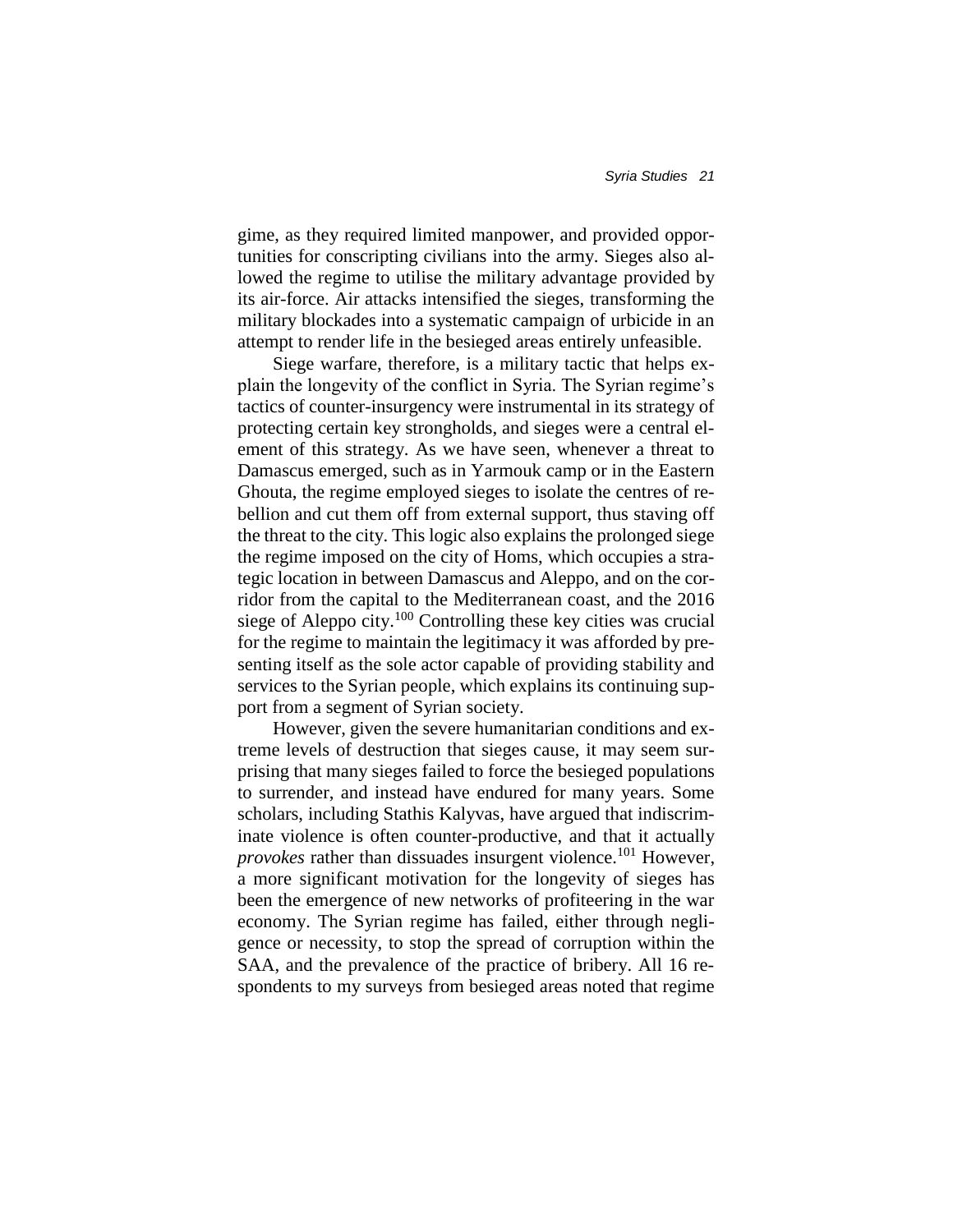### *22 An Exploration of Impact: Hunger, Cartoons & Philosophy*

soldiers allowed certain goods into the besieged areas if they were bribed enough, and this helps explain why many sieges endured for years and failed to achieve their military objectives.<sup>102</sup>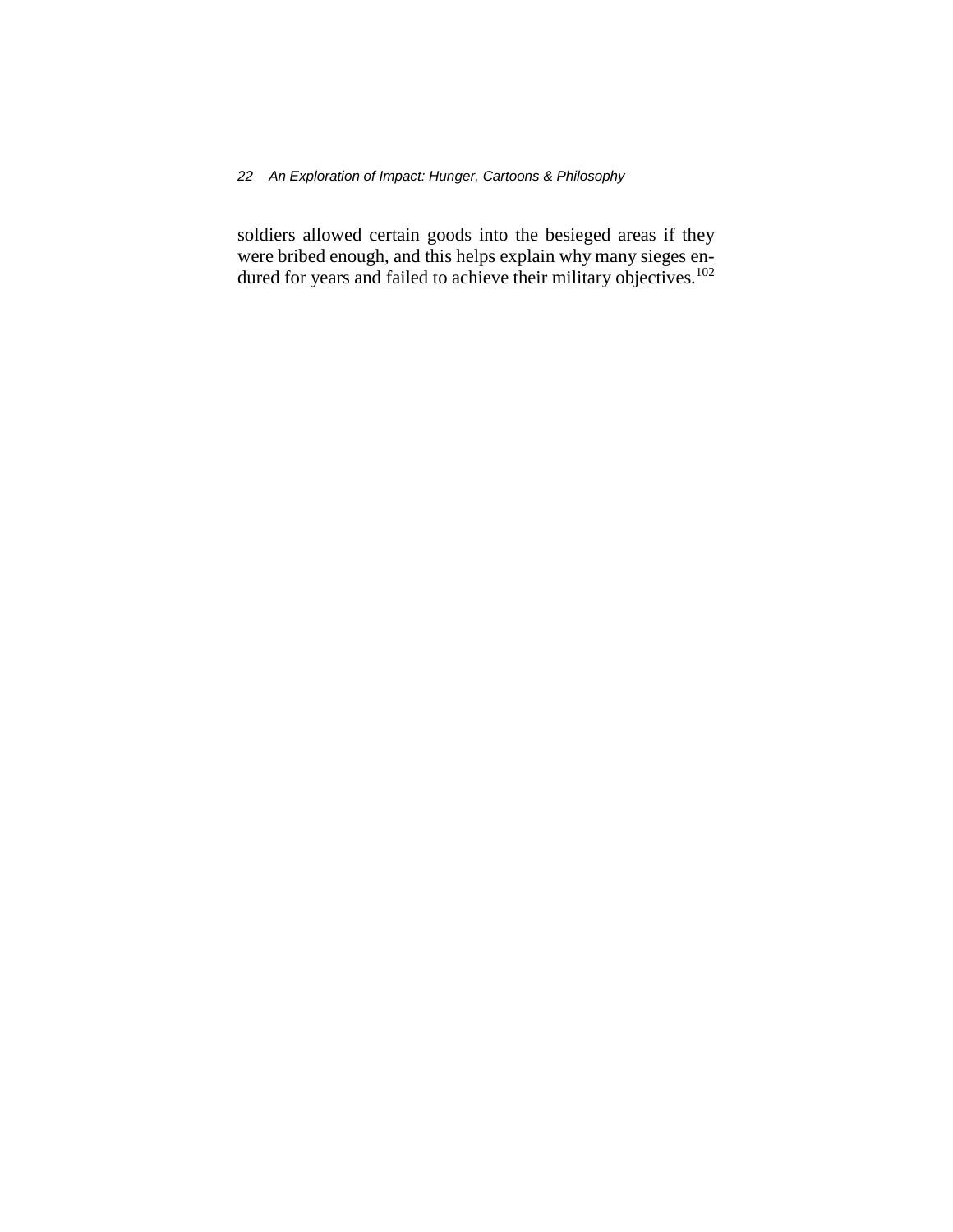*Syria Studies 23*

## **Bibliography**

Al-Arabiya, "At least 21 killed in shelling on Yarmouk Palestinian refugee camp in Syria: NGO" (August 3, 2012) [\[http://english.alarabiya.net/arti-](http://english.alarabiya.net/articles/2012/08/03/230127.html)

[cles/2012/08/03/230127.html](http://english.alarabiya.net/articles/2012/08/03/230127.html) accessed online 09/01/16]

- Amnesty International. "Death Everywhere: War Crimes and Human Rights Abuses in Aleppo, Syria" (May 2015). --- "Left to Die Under Siege" (August 2015).
- Appadurai, Arjun. *Modernity at Large: Cultural Dimensions of Globalization* (1996).
- Associated Press. "Report says nearly 650,000 besieged in Syria", (March 20, 2015) [accessed online 10/17/15: [http://www.theguardian.com/world/2015/mar/20/report](http://www.theguardian.com/world/2015/mar/20/report-says-nearly-650000-besieged-in-syria)[says-nearly-650000-besieged-in-syria\]](http://www.theguardian.com/world/2015/mar/20/report-says-nearly-650000-besieged-in-syria)
- BBC News. "Syria protests: Rights group warns of 'Deraa massacre'" (May 5. 2011) [accessed online 07/03/16: <http://www.bbc.com/news/world-middle-east-13299793> ]
- Bitari, Nidal. "Yarmuk Refugee Camp and the Syrian Uprising: A View from Within" in *Journal of Palestine Studies* Vol. 34, No. 1, (2013/14).
- Brown Scott, James, *The Proceedings of The Hague Peace Conferences: Translation of the Official Texts: The Conference of 1899*, Carnegie Endowment for International Peace (1920).
- Crisis Group Middle East/North Africa. "The Syrian Regime's Slow-Motion Suicide" in *Popular Protest in North Africa and the Middle East*, No. 109 (July 13, 2011)
- The Daily Telegraph, "Eat cats and dogs, imam tells starving Syrians" (October 15, 2013) [accessed online 02/03/16: [http://www.telegraph.co.uk/news/worldnews/mid](http://www.telegraph.co.uk/news/worldnews/middleeast/syria/10381310/Eat-cats-and-dogs-imam-tells-starving-Syrians.html)[dleeast/syria/10381310/Eat-cats-and-dogs-imam-tells](http://www.telegraph.co.uk/news/worldnews/middleeast/syria/10381310/Eat-cats-and-dogs-imam-tells-starving-Syrians.html)[starving-Syrians.html](http://www.telegraph.co.uk/news/worldnews/middleeast/syria/10381310/Eat-cats-and-dogs-imam-tells-starving-Syrians.html) ]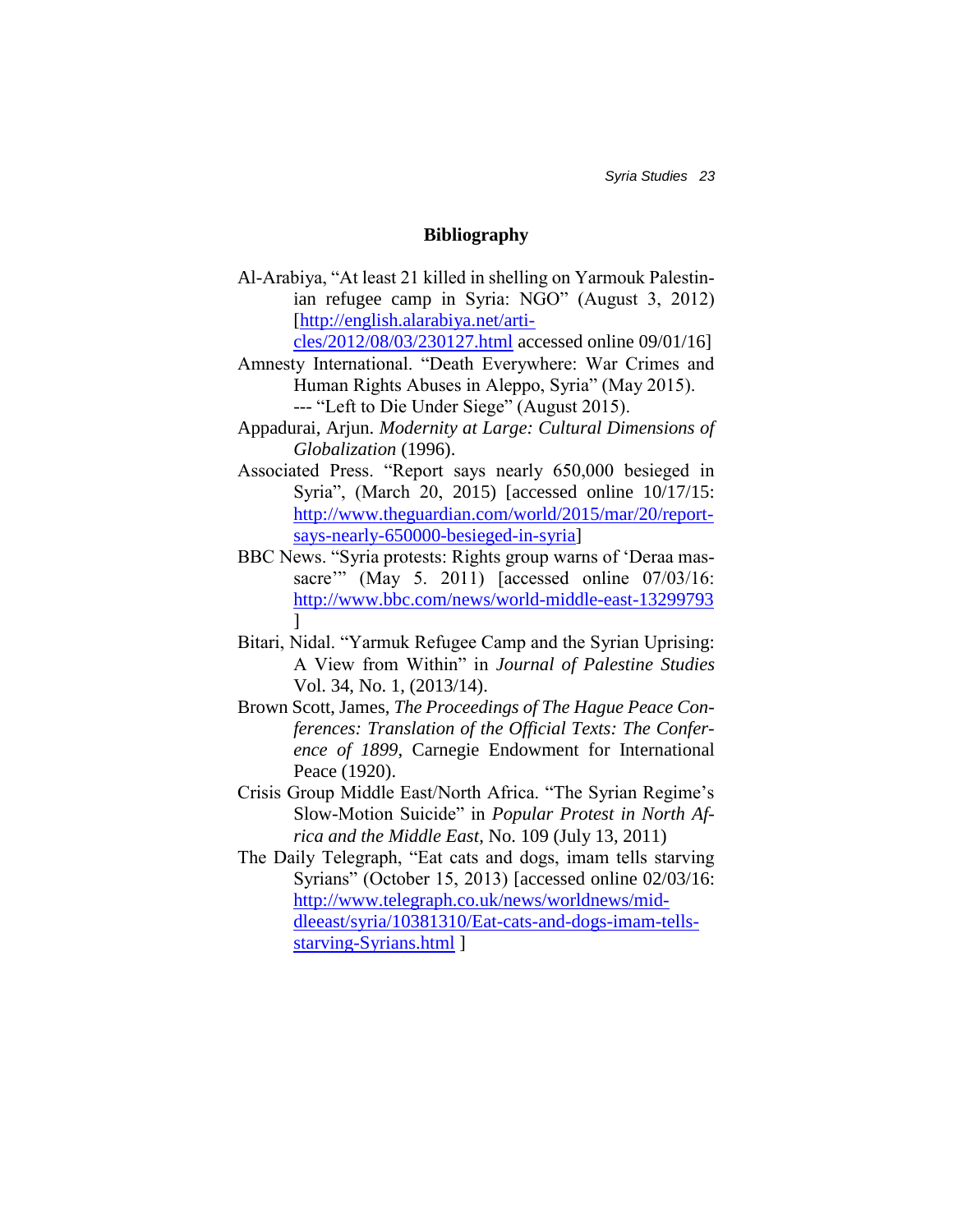Darcy, Shane. "Prosecuting the War Crime of Collective Punishment: Is It Time to Amend the Rome Statute?" in *Journal of International Criminal Justice* 8 (2010).

Davis, Mike. *Dead Cities and Other Tales*, (2003).

- Eisenstadt, Michael and Kenneth Pollack, "Armies of Snow and Armies of Sand: The Impact of Soviet Military Doctrine on Arab Militaries" in *Middle East Journal* Vol 55 No. 4 (Autumn 2001).
- Fisk, Robert. *Pity the Nation: The Abduction of Lebanon* (Nation Books: 2002).
- Graham, Stephen. *Cities Under Siege* (2011).
- Hewitt, Ken. "Place Annihilation: Area Bombing and the Fate of Urban Places" in *Annals of the Association of American Geographers* 73 (1983).
- Holliday, Joseph. "The Assad Regime: From Counterinsurgency to Civil War" in *Middle East Security Report* No. 8 (March 2013).
- Human Rights Council, "Oral Update of the Independent International Commission of Inquiry on the Syrian Arab Republic", *29th Session*, Agenda item 4, (June 23, 2015). --- "Report of the Independent International Commission of Inquiry on the Syrian Arab Republic", *31st Session*, Agenda item 4, (February 11, 2016)
- Human Rights Watch, "Attacks on Ghouta: Analysis of Alleged Use of Chemical Weapons in Syria" (September 10, 2013).
	- --- "We've Never Seen Such Horror: Crimes against Humanity by Syrian Security Forces" (June 2011)
- Jamail, Dahr, *Beyond the Green Zone: Dispatches from an Embedded Journalist in Occupied Iraq*, (2007).
- Kalyvas, Stathis. 'The Paradox of Terrorism in Civil War', in *The Journal of Ethics* 8/1, (2004) pp. 97–138.
- Khaddour, Kheder. "The Assad Regime's Hold on the Syrian State", *Carnegie Middle East Center*. (July 2015).
- Khalili, Laleh. *Time in the Shadows: Confinement in Counterinsurgencies* (2013).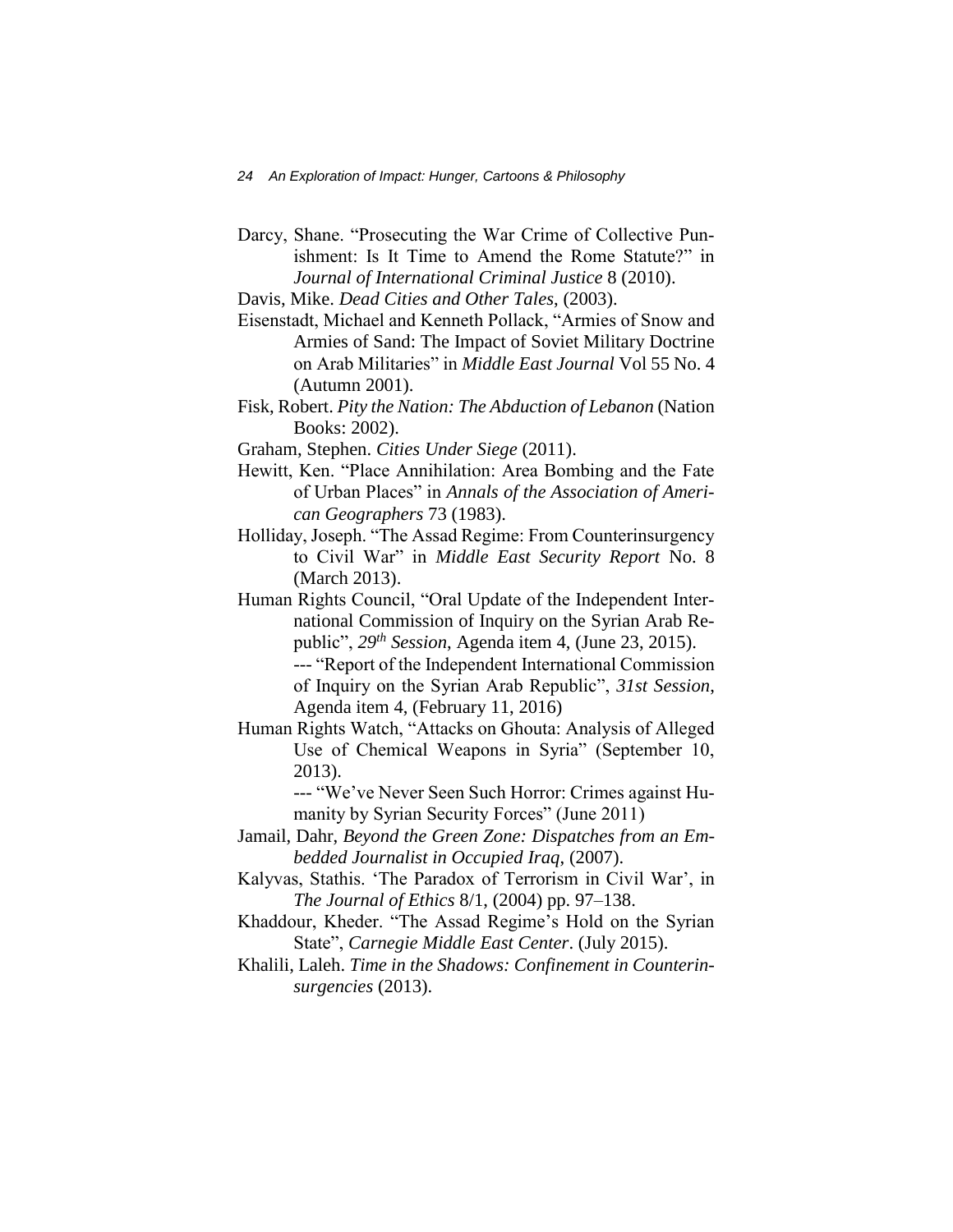- Kilcullen, David. *The Accidental Guerrilla: Fighting Small Wars in the Midst of a Big One* (Oxford University Press: 2009), 12, citing the official U.S. Defense Department definition of insurgency (see Field Manual 3-24, *Counterinsurgency* (2006) [www.fas.org/irp/doddir/army/fm3-](http://www.fas.org/irp/doddir/army/fm3-24.pdf) [24.pdf](http://www.fas.org/irp/doddir/army/fm3-24.pdf) )
- Lefevre, Raphael. *The Ashes of Hama* (2013).
- Lesch, David. *Syria: The Fall of the House of Assad* (Yale University Press, 2012).
- McMichael, Scott. "The Soviet Army, Counterinsurgency, and the Afghan War" in *Parameters* (December 1989).
- Morris, Loveday. "Syrian rebels evacuating Homs after ceasefire deal that also calls for them to release prisoners" in *The Washington Post* (May 7, 2014) [accessed online 08/02/16 [https://www.washingtonpost.com/world/syr](https://www.washingtonpost.com/world/syrian-rebels-evacuate-homs-after-cease-fire-deal/2014/05/07/3433c858-3699-40ba-8b53-39a9d23708a8_story.html)[ian-rebels-evacuate-homs-after-cease-fire](https://www.washingtonpost.com/world/syrian-rebels-evacuate-homs-after-cease-fire-deal/2014/05/07/3433c858-3699-40ba-8b53-39a9d23708a8_story.html)[deal/2014/05/07/3433c858-3699-40ba-8b53-](https://www.washingtonpost.com/world/syrian-rebels-evacuate-homs-after-cease-fire-deal/2014/05/07/3433c858-3699-40ba-8b53-39a9d23708a8_story.html) [39a9d23708a8\\_story.html\]](https://www.washingtonpost.com/world/syrian-rebels-evacuate-homs-after-cease-fire-deal/2014/05/07/3433c858-3699-40ba-8b53-39a9d23708a8_story.html)
- Neep, Daniel. *Occupying Syria Under the French Mandate: Insurgency, Space and State Formation* (2011).
- O'Brien, Stephen. "Statement of the Under-Secretary-General for Humanitarian Affairs and Emergency Relief Coordinator, Stephen O'Brien to the Security Council on Syria" (May 27, 2016) [https://docs.unocha.org/sites/dms/Docu](https://docs.unocha.org/sites/dms/Documents/USG_ERC%20Stephen%20OBrien%20Statement%20to%20SecCo%20on%20Syria%20%2027May2016%20CAD.pdf)[ments/USG\\_ERC%20Stephen%20OBrien%20State](https://docs.unocha.org/sites/dms/Documents/USG_ERC%20Stephen%20OBrien%20Statement%20to%20SecCo%20on%20Syria%20%2027May2016%20CAD.pdf)[ment%20to%20SecCo%20on%20Syria%20%2027May](https://docs.unocha.org/sites/dms/Documents/USG_ERC%20Stephen%20OBrien%20Statement%20to%20SecCo%20on%20Syria%20%2027May2016%20CAD.pdf) [2016%20CAD.pdf](https://docs.unocha.org/sites/dms/Documents/USG_ERC%20Stephen%20OBrien%20Statement%20to%20SecCo%20on%20Syria%20%2027May2016%20CAD.pdf)

--- "Statement of the Under-Secretary-General for Humanitarian Affairs and Emergency Relief Coordinator, Stephen O'Brien to the Security Council on Syria" (21 November 2016) [https://docs.unocha.org/sites/dms/Doc](https://docs.unocha.org/sites/dms/Documents/ERC_USG_Stephen_OBrien_Statement_on_Syria_to_SecCo21NOV2016CAD.pdf)[uments/ERC\\_USG\\_Stephen\\_OBrien\\_State](https://docs.unocha.org/sites/dms/Documents/ERC_USG_Stephen_OBrien_Statement_on_Syria_to_SecCo21NOV2016CAD.pdf)[ment\\_on\\_Syria\\_to\\_SecCo21NOV2016CAD.pdf](https://docs.unocha.org/sites/dms/Documents/ERC_USG_Stephen_OBrien_Statement_on_Syria_to_SecCo21NOV2016CAD.pdf)

Paul, James. *Syria Unmasked: The Suppression of Human Rights by the Assad Regime* (1991).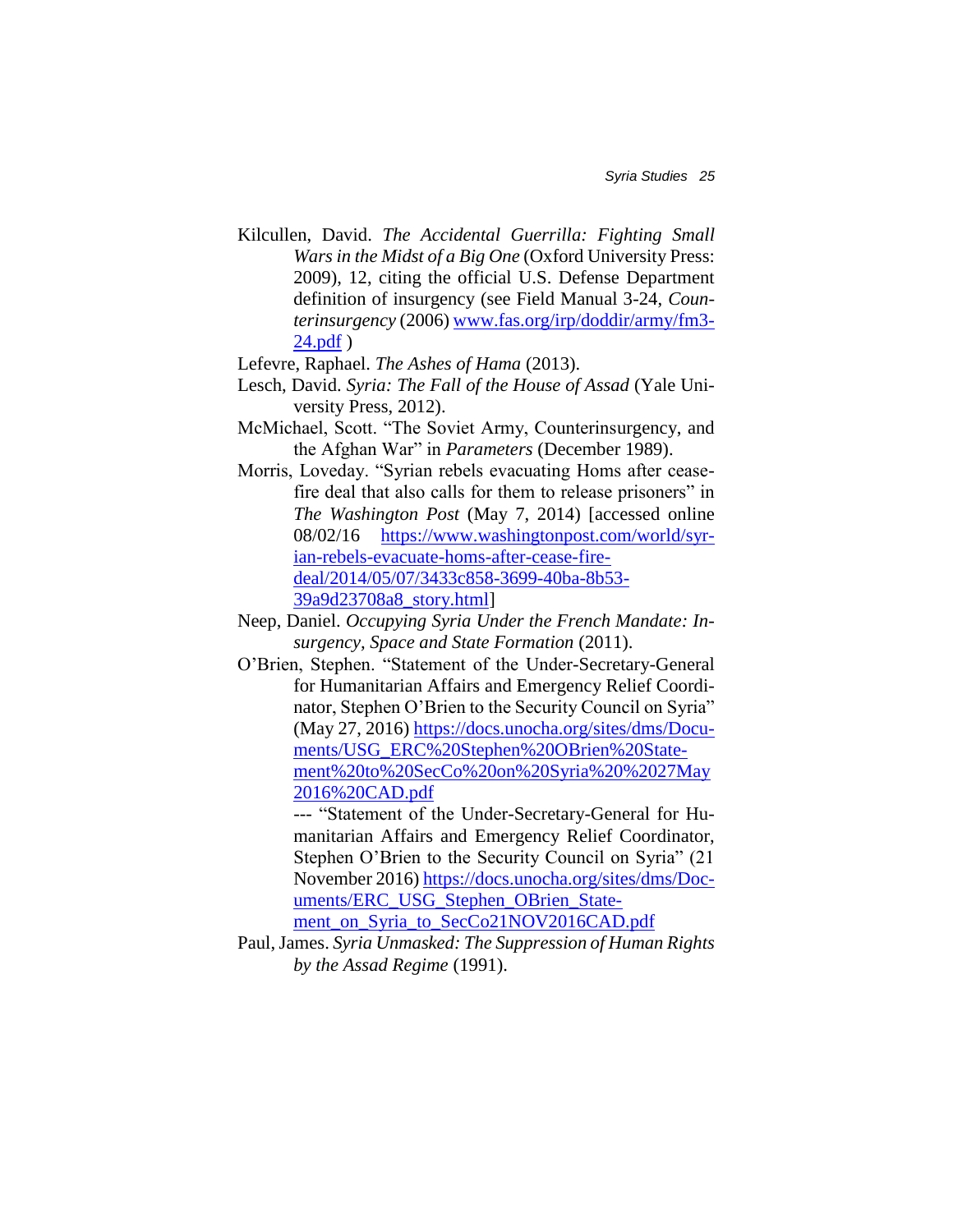- Quiades, Ismael. "The Hamah Massacre- February 1982" in *Online Encyclopedia of Mass Violence* (December 2009).
- Reuters, "Syrian fighter jets bomb Palestinian camp in Damascus – activists" (December 16, 2012) [accessed online 09/01/16: [http://www.reuters.com/article/syria-crisis](http://www.reuters.com/article/syria-crisis-camp-idUSL5E8NG4DX20121216)[camp-idUSL5E8NG4DX20121216\]](http://www.reuters.com/article/syria-crisis-camp-idUSL5E8NG4DX20121216)
- Salem, Paul. "Understanding the Regime Offensive in Homs" in *Syria Deeply* (July 5, 2013) [accessed online 28/02/16: [http://www.syriadeeply.org/articles/2013/07/2388/un](http://www.syriadeeply.org/articles/2013/07/2388/understanding-regime-offensive-homs/)[derstanding-regime-offensive-homs/](http://www.syriadeeply.org/articles/2013/07/2388/understanding-regime-offensive-homs/) ]
- Schaefer, Robert. *The Insurgency in Chechnya and the North Caucasus: From Gazavat to Jihad*, (2011).
- Seale, Patrick. *Asad: The Struggle for the Middle East* (I.B. Tauris: 1988).
- Siege Watch. "Fifth Quarterly Report on Besieged Areas in Syria November 2016 to January 2017" (March 2017) [https://siegewatch.org/wp-content/up](https://siegewatch.org/wp-content/uploads/2015/10/pax-tsi-siege-watch-5-final-r.pdf)[loads/2015/10/pax-tsi-siege-watch-5-final-r.pdf](https://siegewatch.org/wp-content/uploads/2015/10/pax-tsi-siege-watch-5-final-r.pdf)
- Steele, Jonathan. "How Yarmouk Camp became the worst place in Syria" in *The Guardian* (March 5, 2015).
- Syria Deeply, "Breaking the Siege: Q and A with the Syrian Campaign" (January 14, 2016), [accessed online 07/02/16 [http://www.syriadeeply.org/arti](http://www.syriadeeply.org/articles/2016/01/9274/breaking-siege-qa-syria-campaign/)[cles/2016/01/9274/breaking-siege-qa-syria-campaign/](http://www.syriadeeply.org/articles/2016/01/9274/breaking-siege-qa-syria-campaign/) ]
- Syria-News, "Protest in Saqba calling from the Army of Islam to release all prisoners and holds them responsible for the inflation of prices", (May 30, 2015), (accessed online 14/02/16 [\[www.syria-news.com/read](http://www.syria-news.com/readnews.php?sy_seq=179764)news.php?sy\_seq= $179764$  ].
- Syrian-American Medical Society, ["Slow Death"](https://www.sams-usa.net/foundation/images/PDFs/Slow%20Death_Syria%20Under%20Siege.pdf), (March 2015).
- Syrian Arab Red Crescent. Douma Section, "A report from the Department of Water and Sanitation, Committee of Disasters Management", (August 1, 2014).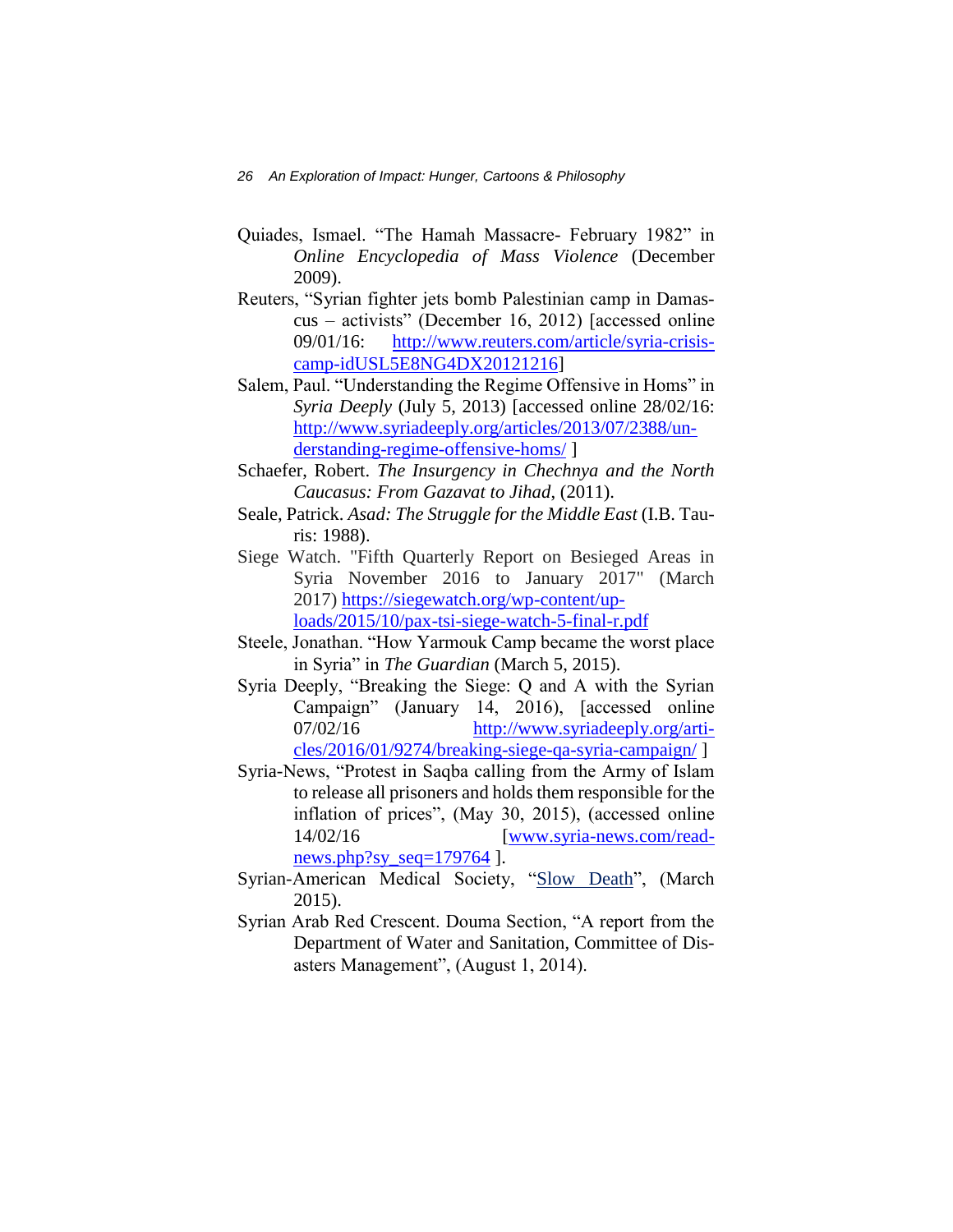- Syrian Arab News Agency, *President al-Assad's Speech to the Syrian Parliament* (March 30, 2011).
- Szlanko, Balint. "Assad's Achilles' Heel: The Manpower Problem", Carnegie Middle East Center, (February 21, 2014).
- Todman, Will. "Sieges in Syria: Profiteering from Misery" *Middle East Institute* (June 2016).
- Ucko, David. "The People Are Revolting: An Anatomy of Authoritarian Counterinsurgency" in *Journal of Strategic Studies* (2015).
- UN News Centre, "'Horrified' by immense human suffering in Syria, UN relief chief urges all parties to protect civilians" (August 17, 2015) [accessed online 20/02/16: [http://www.un.org/apps/news/story.asp?NewsID=51649](http://www.un.org/apps/news/story.asp?NewsID=51649#.VsfoM5MrLfY) [#.VsfoM5MrLfY\]](http://www.un.org/apps/news/story.asp?NewsID=51649#.VsfoM5MrLfY)

--- "Three new suspected cases of typhoid near Yarmouk camp in Syria" (September 21, 2015) [accessed online 11/01/16

[http://www.un.org/apps/news/story.asp?NewsID=51949](http://www.un.org/apps/news/story.asp?NewsID=51949#.Vpal5hUrLIU) [#.Vpal5hUrLIU\]](http://www.un.org/apps/news/story.asp?NewsID=51949#.Vpal5hUrLIU)

UN Office of the High Commissioner for Human Rights, ["Liv](http://www.ohchr.org/documents/countries/sy/livingundersiege.pdf)[ing Under Siege, The Syrian Arab Republic"](http://www.ohchr.org/documents/countries/sy/livingundersiege.pdf) (February 2014).

> --- "Gaza Crossings: Trends in Movement of People and Goods" (March 2015) [accessed online 02/04/16: [http://www.ochaopt.org/documents/gaza\\_cross-](http://www.ochaopt.org/documents/gaza_crossings_trends_in_movement_of_people_and_goods.pdf)

ings trends in movement of people and goods.pdf ]

- U.S. Marine Corps. *FMFM-21 Operations against Guerrilla Forces* (1962).
- Weber, Max. *The City* (1958).
- Zisser, Eyal. "Alone at the Top" in *Strategic Assessment* Vol 16, No. 3 (October 2013),
- Zukhov, Yuri. "Examining the Authoritarian Model: The Soviet Campaign Against the Ukrainian Insurgent Army" in *Small Wars and Insurgencies* Vol 18, No. 3 (September 2007), pp. 439-466.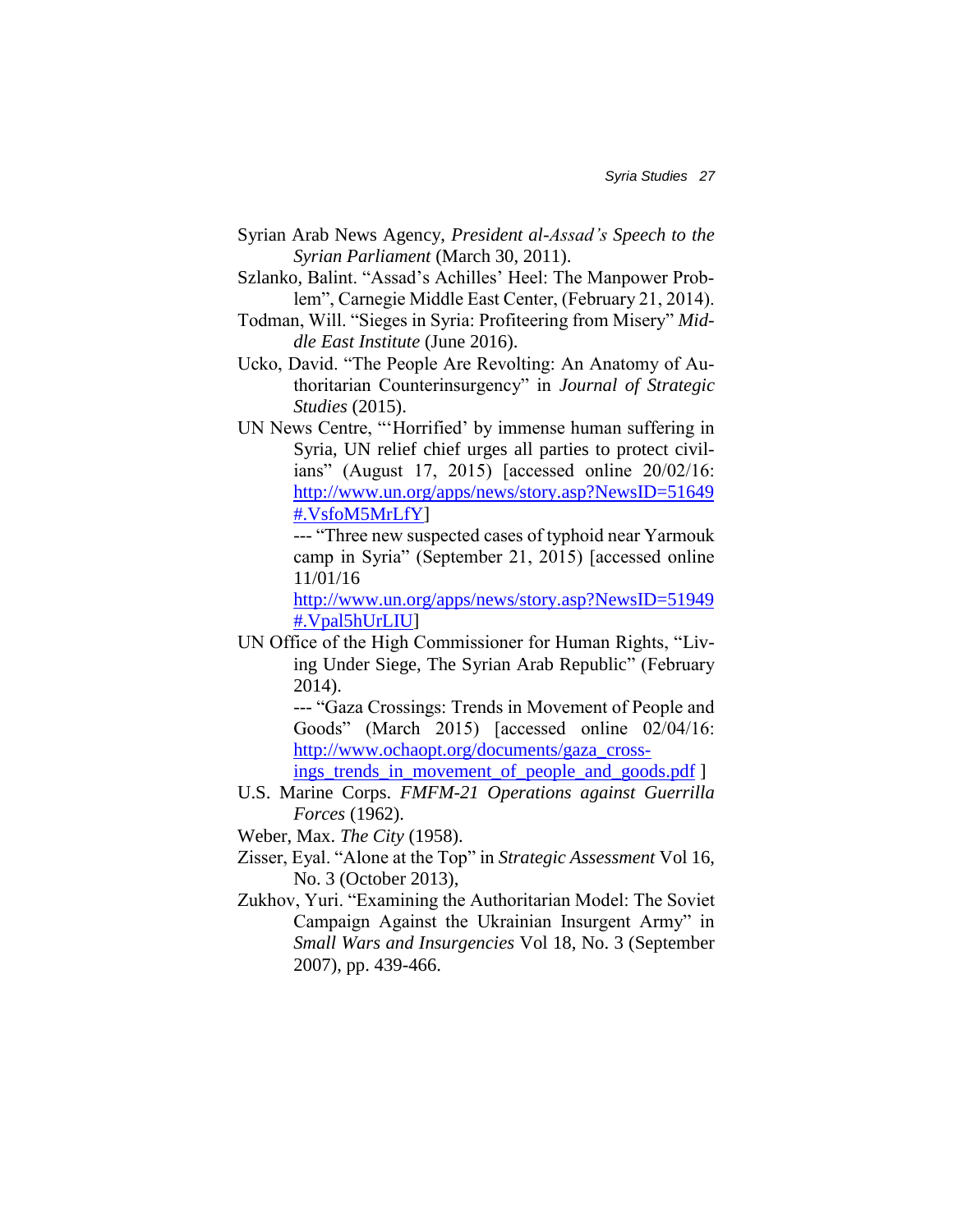*28 An Exploration of Impact: Hunger, Cartoons & Philosophy*

### **Endnotes**

[ments/ERC\\_USG\\_Stephen\\_OBrien\\_State-](https://docs.unocha.org/sites/dms/Documents/ERC_USG_Stephen_OBrien_Statement_on_Syria_to_SecCo21NOV2016CAD.pdf)

 $9$  Ucko,  $(2015)$ , 3.

l

- <sup>21</sup> Khalili, (2013), 185.
- <sup>22</sup> Ibid., p. 43; Graham, 20.

<sup>&</sup>lt;sup>1</sup> "Syria protests: Rights group warns of 'Deraa massacre'" *BBC News* (May 5, 2011) [accessed online 07/03/16: [http://www.bbc.com/news/world-mid](http://www.bbc.com/news/world-middle-east-13299793)[dle-east-13299793](http://www.bbc.com/news/world-middle-east-13299793) ]

<sup>2</sup> UN Office of the High Commissioner for Human Rights, ["Living Under](http://www.ohchr.org/documents/countries/sy/livingundersiege.pdf)  [Siege, The Syrian Arab Republic"](http://www.ohchr.org/documents/countries/sy/livingundersiege.pdf) (February 2014), 4.

<sup>&</sup>lt;sup>3</sup> Under-Secretary General for Humanitarian Affairs and Emergency Relief Coordinator, Stephen O'Brien, Statement to the Security Council on Syria (21 November 2016) [https://docs.unocha.org/sites/dms/Docu-](https://docs.unocha.org/sites/dms/Documents/ERC_USG_Stephen_OBrien_Statement_on_Syria_to_SecCo21NOV2016CAD.pdf)

[ment\\_on\\_Syria\\_to\\_SecCo21NOV2016CAD.pdf](https://docs.unocha.org/sites/dms/Documents/ERC_USG_Stephen_OBrien_Statement_on_Syria_to_SecCo21NOV2016CAD.pdf)

<sup>4</sup> Siege Watch. "Fifth Quarterly Report on Besieged Areas in Syria November 2016 to January 2017" (March 2017) [https://siegewatch.org/wp-content/up](https://siegewatch.org/wp-content/uploads/2015/10/pax-tsi-siege-watch-5-final-r.pdf)[loads/2015/10/pax-tsi-siege-watch-5-final-r.pdf](https://siegewatch.org/wp-content/uploads/2015/10/pax-tsi-siege-watch-5-final-r.pdf)

<sup>&</sup>lt;sup>5</sup> 'Urbicide', as discussed below, is the systematic destruction of the means of urban life.

<sup>6</sup> David Kilcullen. *The Accidental Guerrilla: Fighting Small Wars in the Midst of a Big One* (Oxford University Press: 2009), 12, citing the official U.S. Defense Department definition of insurgency (see Field Manual 3-24, *Counterinsurgency* (2006) [www.fas.org/irp/doddir/army/fm3-24.pdf](http://www.fas.org/irp/doddir/army/fm3-24.pdf) )

<sup>7</sup> Laleh Khalili. *Time in the Shadows: Confinement in Counterinsurgencies* (2013), 58.

<sup>8</sup> David Ucko. "The People Are Revolting: An Anatomy of Authoritarian Counterinsurgency" in *Journal of Strategic Studies* (2015), 16-17.

 $10$  Ucko,  $(2015)$ , 13.

<sup>&</sup>lt;sup>11</sup> See Max Weber. *The City* (1958).

<sup>12</sup> Stephen Graham. *Cities Under Siege* (2011), 10.

<sup>13</sup> Mike Davis. *Dead Cities and Other Tales*, (2003), ch.3.

<sup>14</sup> Arjun Appadurai. *Modernity at Large: Cultural Dimensions of Globalization* (1996), 152.

<sup>15</sup> Appadurai, (1996), 152.

<sup>16</sup> Daniel Neep. *Occupying Syria Under the French Mandate: Insurgency, Space and State Formation* (Cambridge University Press: 2011), 133.

<sup>17</sup> Neep, 136.

<sup>18</sup> Ibid., 133.

 $19$  Idem.

<sup>20</sup> Ibid., 137.

<sup>23</sup> Graham, p. 36; Ibid., 16.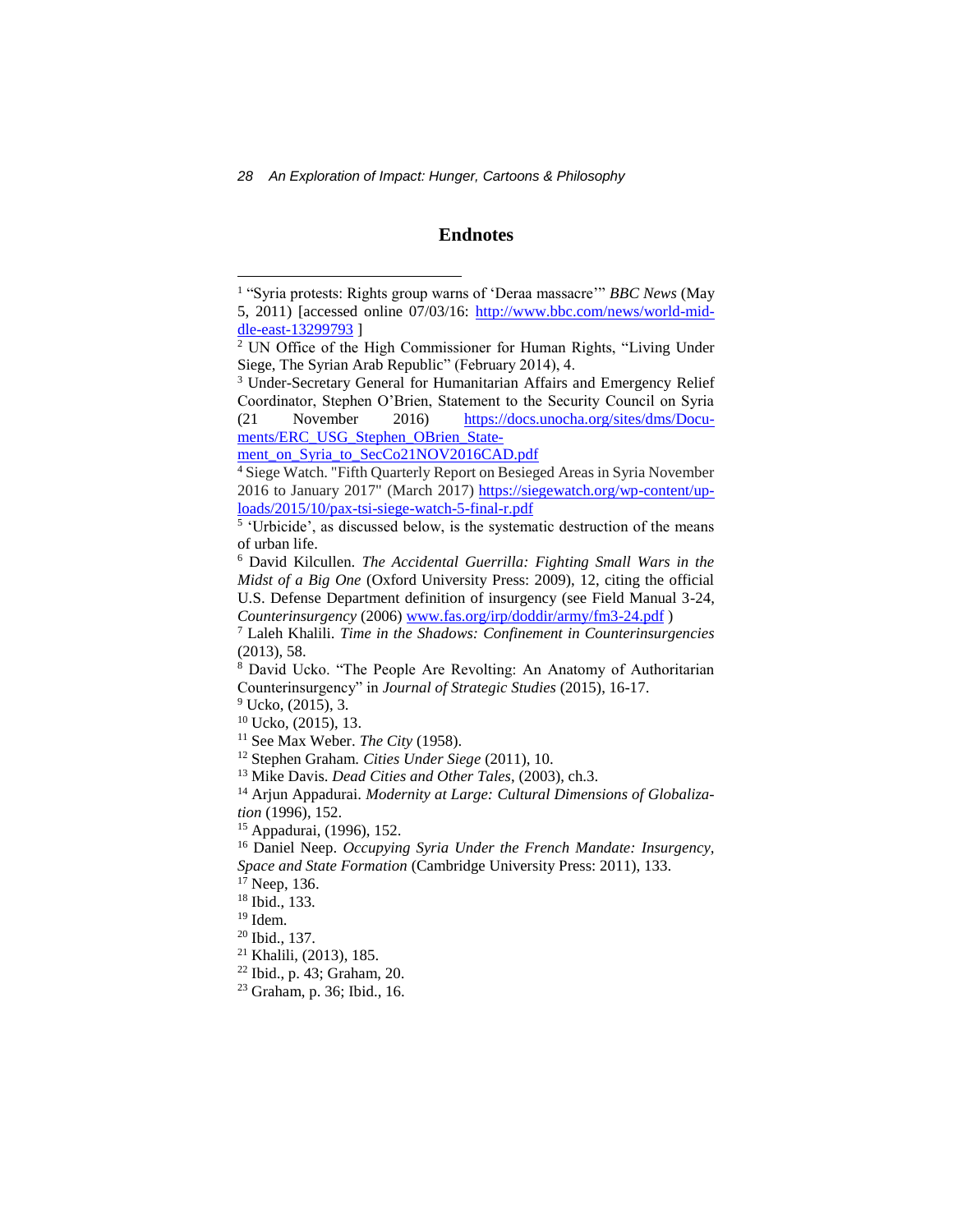*Syria Studies 29*

 $\overline{\phantom{a}}$ 

<sup>28</sup> Dahr Jamail, *Beyond the Green Zone: Dispatches from an Embedded Journalist in Occupied Iraq*, (2007), 124.

<sup>29</sup> UN OCHA, "Gaza Crossings: Trends in Movement of People and Goods" (March 2015) [accessed online 04/02/16: [http://www.ochaopt.org/docu](http://www.ochaopt.org/documents/gaza_crossings_trends_in_movement_of_people_and_goods.pdf)[ments/gaza\\_crossings\\_trends\\_in\\_movement\\_of\\_people\\_and\\_goods.pdf](http://www.ochaopt.org/documents/gaza_crossings_trends_in_movement_of_people_and_goods.pdf) ]

<sup>30</sup> Graham, 84.

<sup>31</sup> Graham, 265.

<sup>32</sup> Ken Hewitt. "Place Annihilation: Area Bombing and the Fate of Urban Places" in *Annals of the Association of American Geographers* 73 (1983), 258.

<sup>33</sup> Patrick Seale. *Asad: The Struggle for the Middle East* (I.B. Tauris: 1988), 328.

<sup>34</sup> Joseph Holliday. "The Assad Regime: From Counterinsurgency to Civil War" in *Middle East Security Report* No. 8 (March 2013), 11.

<sup>35</sup> Seale, (1988), 327.

<sup>36</sup> Raphael Lefevre. *The Ashes of Hama* (2013), 128.

<sup>37</sup> Ismael Quiades. "The Hamah Massacre- February 1982" in *Online Encyclopedia of Mass Violence* (December 2009), 4.

<sup>38</sup> James Paul. *Syria Unmasked: The Suppression of Human Rights by the Assad Regime* (1991), 20.

<sup>39</sup> Robert Fisk estimates that the number of casualties was 'as high as 10,000' in *Pity the Nation: The Abduction of Lebanon* (Nation Books: 2002), p. 186; Lefevre estimates the figure of 40,000 in *Ashes of Hama* (2013) 59.

<sup>40</sup> Michael Eisenstadt and Kenneth Pollack, "Armies of Snow and Armies of Sand: The Impact of Soviet Military Doctrine on Arab Militaries" in *Middle East Journal* Vol 55 No. 4 (Autumn 2001), 552.

 $41$  Idem.

<sup>42</sup> Ibid., 550.

<sup>43</sup> Yuri Zukhov. "Examining the Authoritarian Model: The Soviet Campaign Against the Ukrainian Insurgent Army" in *Small Wars and Insurgencies* Vol 18, No. 3 (September 2007), 448.

<sup>44</sup> Scott McMichael. "The Soviet Army, Counterinsurgency, and the Afghan War" in *Parameters* (December 1989), 23.

<sup>&</sup>lt;sup>24</sup> Article 50 of The Hague Peace Conferences of 1899, cited in James Brown Scott, *The Proceedings of The Hague Peace Conferences: Translation of the Official Texts: The Conference of 1899*, Carnegie Endowment for International Peace (1920).

 $25$  Geneva Convention Relative to the Protection of Civilian Persons in Time of War, Article 33(1), 1949,75 UNTS 287.

<sup>&</sup>lt;sup>26</sup> Shane Darcy. "Prosecuting the War Crime of Collective Punishment: Is It Time to Amend the Rome Statute?" in *Journal of International Criminal Justice* 8 (2010), 30.

<sup>27</sup> Khalili, 194.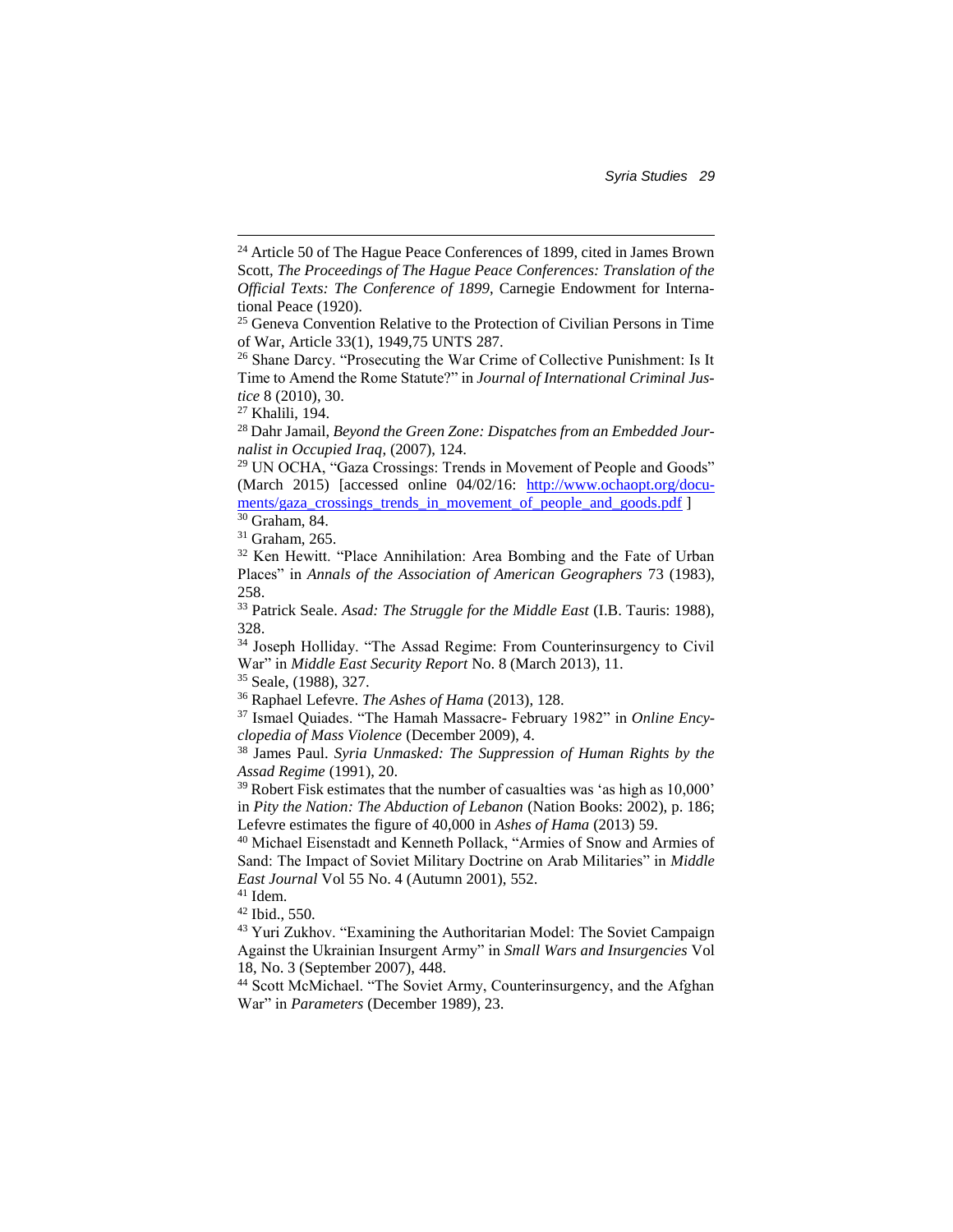$\overline{\phantom{a}}$ 

 $61$  Crisis Group (July 2011), 9.

<sup>62</sup> Syrian Arab News Agency, *President al-Assad's Speech to the Syrian Parliament* (April 16, 2011).

<sup>63</sup> Author's interview with former resident of Dera'a, (May 2015).

<sup>66</sup> Nidal Bitari, "Yarmuk Refugee Camp and the Syrian Uprising".

<sup>67</sup> Idem.

<sup>68</sup> Author's interview with former resident of Yarmouk camp, (May 2015)

<sup>45</sup> Idem.

<sup>46</sup> Zukhov, 290.

<sup>47</sup> Eisenstadt and Pollack, 558.

<sup>48</sup> Robert Schaefer. *The Insurgency in Chechnya and the North Caucasus: From Gazavat to Jihad*, (2011), 210.

<sup>49</sup> For example, see: The Guardian, "Russian Military Presence in Syria Poses Challenge to US-led Intervention" (December 23, 2012) [accessed online, 10/01/16: [http://www.theguardian.com/world/2012/dec/23/syria-crisis-rus](http://www.theguardian.com/world/2012/dec/23/syria-crisis-russian-military-presence)[sian-military-presence](http://www.theguardian.com/world/2012/dec/23/syria-crisis-russian-military-presence) ]

 $\frac{50}{10}$  Author's interview with Syrian military analyst (June 2015).

<sup>51</sup> Human Rights Council, *"Report of the Independent International Commission of Inquiry on the Syrian Arab Republic"* (23rd November 2011), 6.

<sup>52</sup> Syrian Arab News Agency, *President al-Assad's Speech to the Syrian Parliament* (March 30, 2011).

<sup>53</sup> Graham, 16.

<sup>54</sup> Crisis Group, (July 2011), p. 9.

<sup>55</sup> See: Decree No. 146 (April 14, 2011); Decree No. 161 (April 21, 2011); and Decree No. 151 (April 21 2011)

<sup>56</sup> Syrian Arab News Agency, *President al-Assad's Speech at the University of Damascus* (June 30, 2011).

<sup>&</sup>lt;sup>57</sup> Crisis Group Middle East/North Africa. "The Syrian Regime's Slow-Motion Suicide" in *Popular Protest in North Africa and the Middle East*, No. 109 (July 13, 2011), 9.

<sup>58</sup> Zisser, Eyal. "Alone at the Top" in *Strategic Assessment* Vol 16, No. 3 (October 2013), 60.

<sup>59</sup> Al-Jazeera, "Scores Killed on Syria's Day of Rage" (April 29, 2011) [\[http://www.aljazeera.com/news/mid-](http://www.aljazeera.com/news/middleeast/2011/04/201142993412242172.html)

[dleeast/2011/04/201142993412242172.html](http://www.aljazeera.com/news/middleeast/2011/04/201142993412242172.html) accessed online 24/11/2015]

<sup>60</sup> Human Rights Watch, "We've Never Seen Such Horror: Crimes against Humanity by Syrian Security Forces" (June 2011), 5.

 $64$  Author's interview with resident of Homs, (June 2015); Ucko (2015), 16.

<sup>65</sup> These are commonly cited figures (see Nidal Bitari, "Yarmuk Refugee Camp and the Syrian Uprising: A View from Within" in *Journal of Palestine Studies* Vol. 43, No. 1, (2013/14).) but these numbers are likely to include the populations of surrounding areas including Hajar al-Aswad, Yalda and Babila.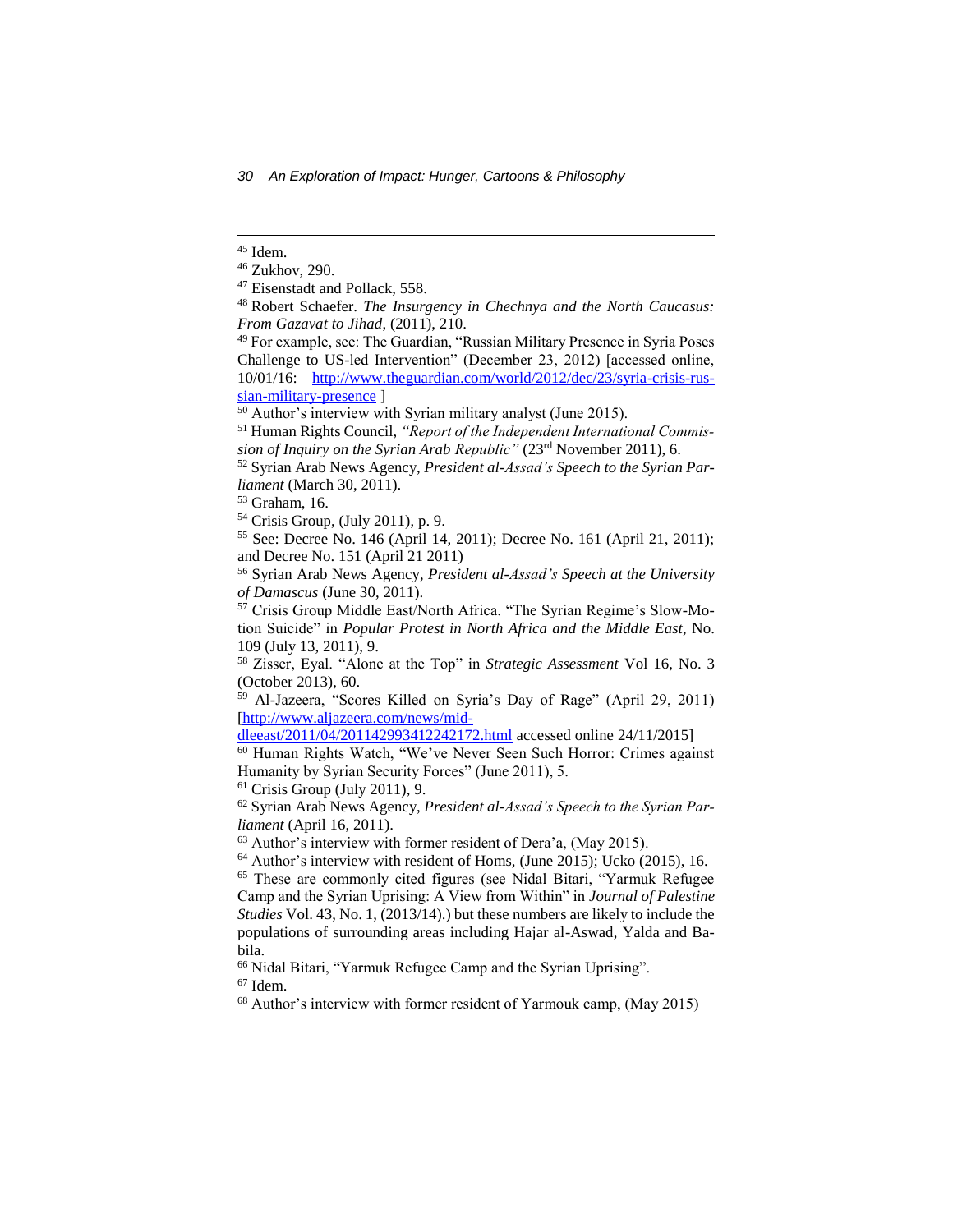*Syria Studies 31*

 $\overline{\phantom{a}}$ 

86 See Map 2 in the Appendices.

<sup>87</sup> Author's interview with resident of Douma, (May 2015).

<sup>88</sup> Author's interview with resident of Douma, (May 2015).

<sup>89</sup> Teacher in Douma, quoted in Amnesty International "Left to Die Under Siege," 22.

<sup>90</sup> Amnesty International. "Left to Die Under Siege" (August 2015), p. 16, using data from the VDC:<http://www.vdc-sy.info/>

<sup>91</sup> Human Rights Watch, "Attacks on Ghouta: Analysis of Alleged Use of Chemical Weapons in Syria" (September 10, 2013).

 $92$  Questionnaire responses from residents of Douma (June 2015).

93 SAMS, "Slow Death", 22, corroborated by several of the author's interviews with residents of Douma, (May-June 2015).

<sup>94</sup> Author's interview with UN official (June 2015).

<sup>69</sup> Al-Arabiya, "At least 21 killed in shelling on Yarmouk Palestinian refugee camp in Syria: NGO" (August 3, 2012) [accessed online 09/01/16[: http://eng](http://english.alarabiya.net/articles/2012/08/03/230127.html)[lish.alarabiya.net/articles/2012/08/03/230127.html\]](http://english.alarabiya.net/articles/2012/08/03/230127.html)

 $70$  Reuters, "Syrian fighter jets bomb Palestinian camp in Damascus – activists" (December 16, 2012) [accessed online 09/01/16: [http://www.reu](http://www.reuters.com/article/syria-crisis-camp-idUSL5E8NG4DX20121216)[ters.com/article/syria-crisis-camp-idUSL5E8NG4DX20121216\]](http://www.reuters.com/article/syria-crisis-camp-idUSL5E8NG4DX20121216)

 $71$  Author's interview with UN official (May 2015).

 $72$  Author's interview with UN official (June 2015).

<sup>&</sup>lt;sup>73</sup> The Syrian government provided Yarmouk camp with sanitation services, which is one of the reasons why it is not formally recognised as a camp by UNRWA.

<sup>74</sup> Amnesty International, "Squeezing Yarmouk", 11.

<sup>75</sup> Author's interview with resident of the Yarmouk, (June 2015).

<sup>76</sup> Author's interview with former resident of Yarmouk, (June 2015).

<sup>77</sup> Telegraph, ["Eat cats and dogs, imam tells starving Syrians"](http://www.telegraph.co.uk/news/worldnews/middleeast/syria/10381310/Eat-cats-and-dogs-imam-tells-starving-Syrians.html) (October 15, 2013)

<sup>78</sup> SAMS, "Slow Death", 23.

<sup>79</sup> Steele, Jonathan. "How Yarmouk Camp became the worst place in Syria" in *The Guardian* (March 5, 2015).

<sup>80</sup> UN News Centre, "Three new suspected cases of typhoid near Yarmouk camp in Syria" (September 21, 2015) [accessed online 11/01/2016 [http://www.un.org/apps/news/story.asp?NewsID=51949#.Vpal5hUrLIU\]](http://www.un.org/apps/news/story.asp?NewsID=51949#.Vpal5hUrLIU)

 $81$  Author's interview with Yarmouk resident (July 2015).

<sup>82</sup> Author's interview with Kheder Khaddour, Carnegie Middle East Center (February 23, 2016).

<sup>83</sup> Author's interview with Kheder Khaddour (February 23, 2016).

<sup>84</sup> Amnesty International. "Left to Die Under Siege" (August 2015), 16.

<sup>85</sup> Kheder Khaddour. "The Assad Regime's Hold on the Syrian State", *Carnegie Middle East Center* (July 2015), 10.